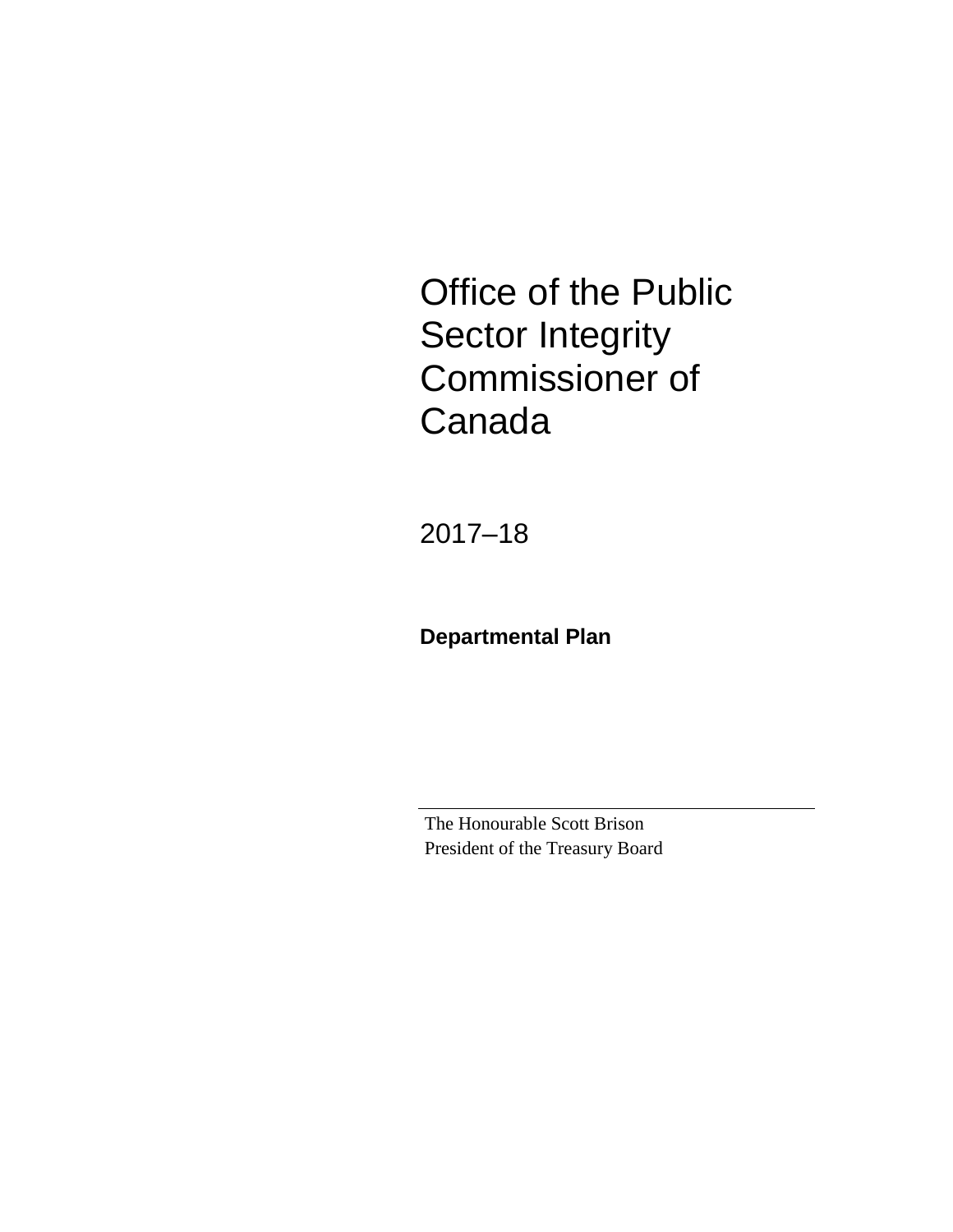© Her Majesty the Queen in Right of Canada, represented by the Office of the Public Sector Integrity Commissioner of Canada, 2017

Catalogue No. PG1-2E-PDF ISSN 2292-3640 This document is available on the Office of the Public Sector Integrity Commissioner website at [www.psic-ispc.gc.ca](http://www.psic-ispc.gc.ca/)

This document is available in alternative formats upon request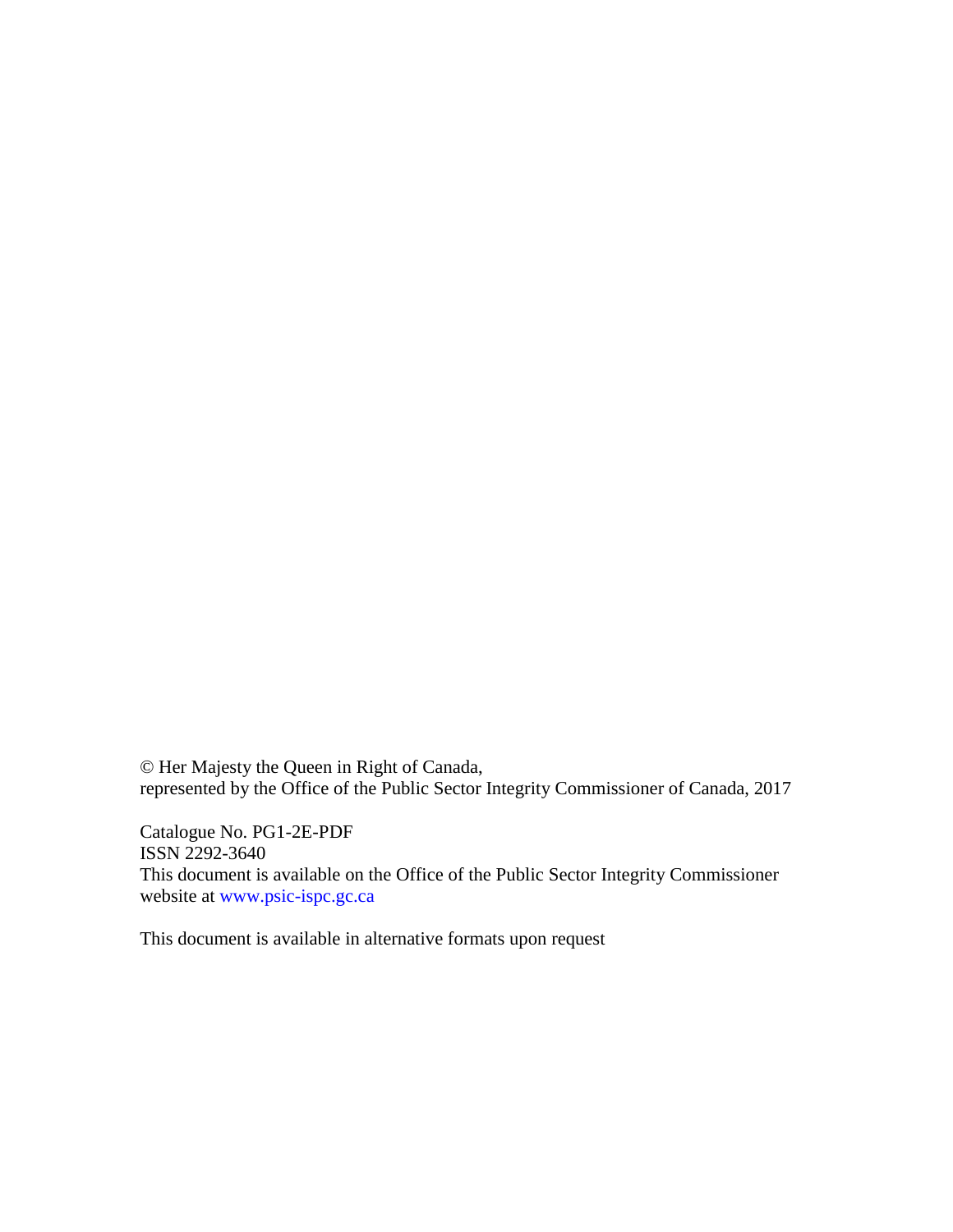# Table of contents

| Raison d'être, mandate and role: who we are and what we do 5             |  |
|--------------------------------------------------------------------------|--|
|                                                                          |  |
|                                                                          |  |
|                                                                          |  |
| Key risks: things that could affect our ability to achieve our plans and |  |
| Planned results: what we want to achieve this year and beyond11          |  |
|                                                                          |  |
|                                                                          |  |
|                                                                          |  |
|                                                                          |  |
|                                                                          |  |
|                                                                          |  |
| Future-Oriented Condensed Statement of Operations  19                    |  |
|                                                                          |  |
|                                                                          |  |
|                                                                          |  |
|                                                                          |  |
|                                                                          |  |
|                                                                          |  |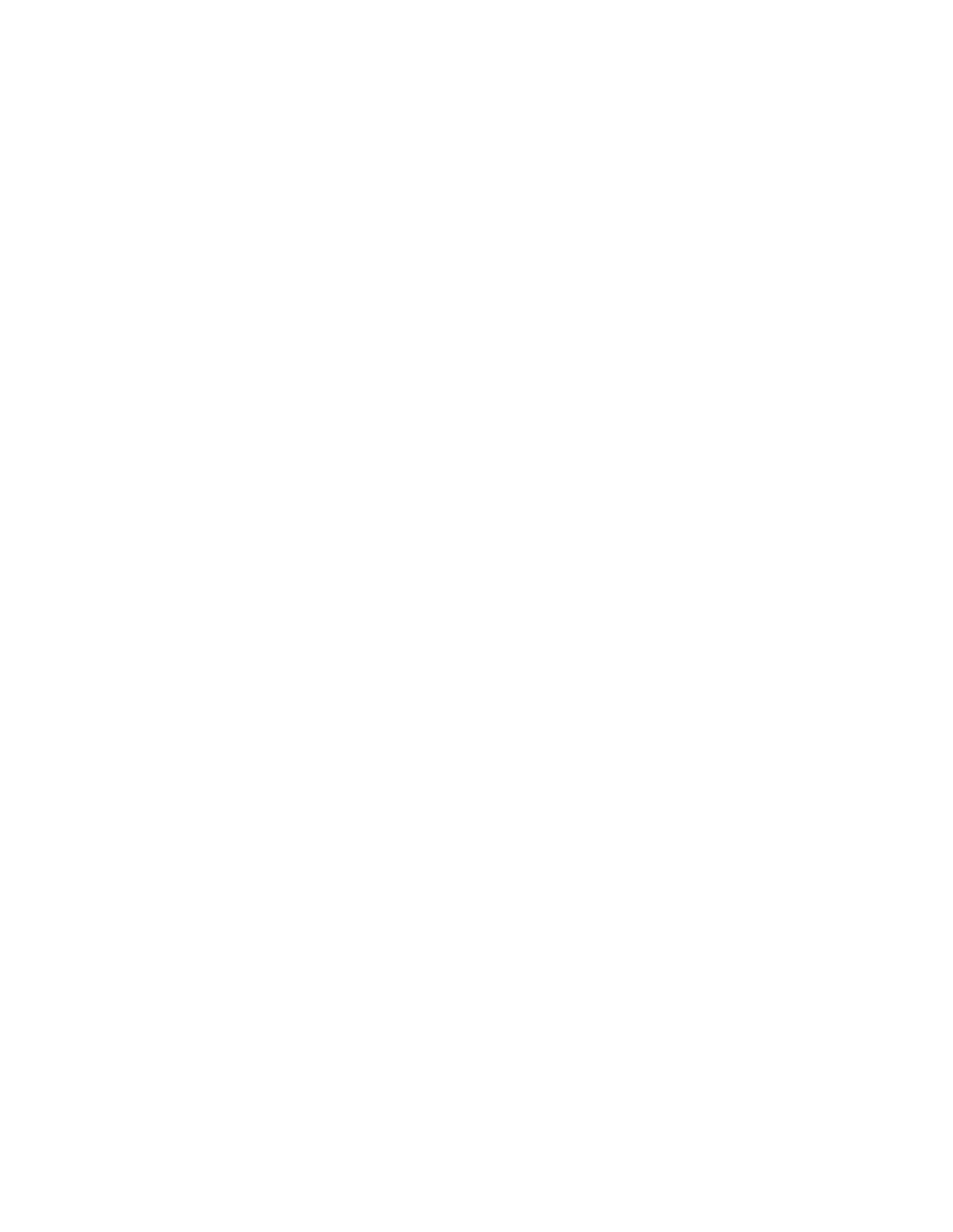# Commissioner's message

Our 2017–18 Departmental Plan provides parliamentarians and Canadians with information on what we do and the results we are trying to achieve during the upcoming year. To improve reporting to Canadians, we are introducing a new, simplified report to replace the Report on Plans and Priorities.

The title of the report has been changed to reflect its purpose: to communicate our annual performance goals and the financial and human resources forecast to



deliver those results. The report has also been restructured to tell a clearer, more straightforward and balanced story of the actual results we are trying to achieve, while continuing to provide transparency on how tax payers' dollars will be spent. We describe our programs and services for Canadians, our priorities for 2017–18, and how our work will fulfill our departmental mandate commitments and the government's priorities.

The success of our Office and, indeed, of the larger federal public sector whistleblowing regime that we are an essential part of, depends on people knowing who we are, what we do and how to contact us when they need us. It also requires that people trust us to handle their disclosures of wrongdoing and complaints of reprisal in a fair, neutral and confidential manner.

Our progress towards achieving these goals this past year included some notable achievements: the development of policies and procedures to guide our case analysis and investigations in a consistent, clear and efficient manner, including sharing these publicly; the completion of a research paper on the fear of reprisal; the development of outreach materials to clarify our role and mandate; the completion of a LEAN exercise to assess and improve the efficiency of our case analysis work; and the hiring of skilled employees to address operational needs.

In the coming year, we will build on these achievements, extending our LEAN initiative to our investigations; identifying new areas of policy development to guide our operations and sharing these policies with stakeholders; building our human resources strength on a continuing basis; and reaching out to public servants to help them make informed decisions about coming forward with disclosures and reprisal complaints.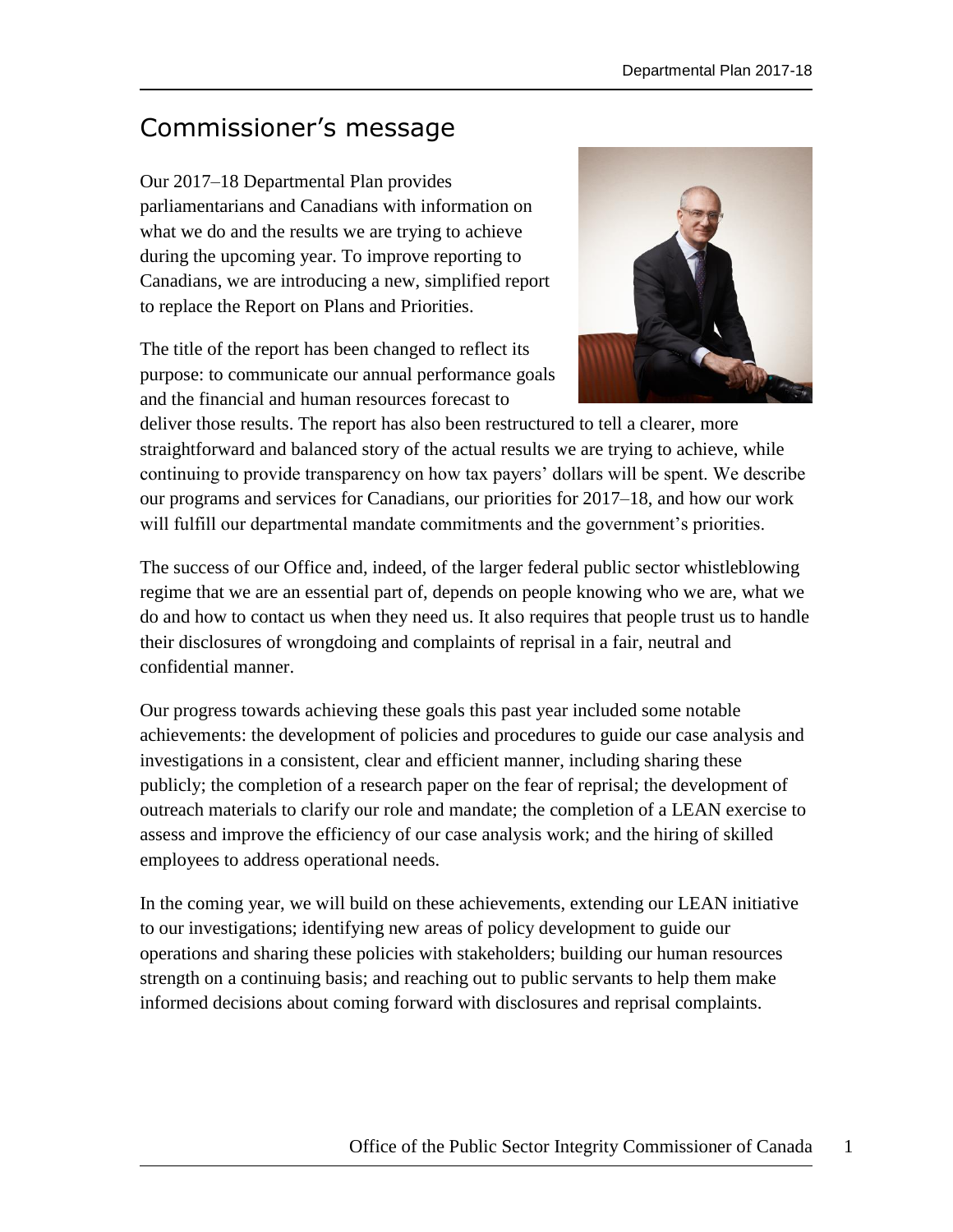Our core mandate to assess, investigate and report on the disclosures and complaints we receive is what guides the allocation and use of our financial and human resources, and, while that mandate remains constant, we are continually exploring ways to implement it more effectively, to demonstrate success through results and, in doing so, to build confidence in our Office and in the federal public sector.

Joe Friday, Public Sector Integrity Commissioner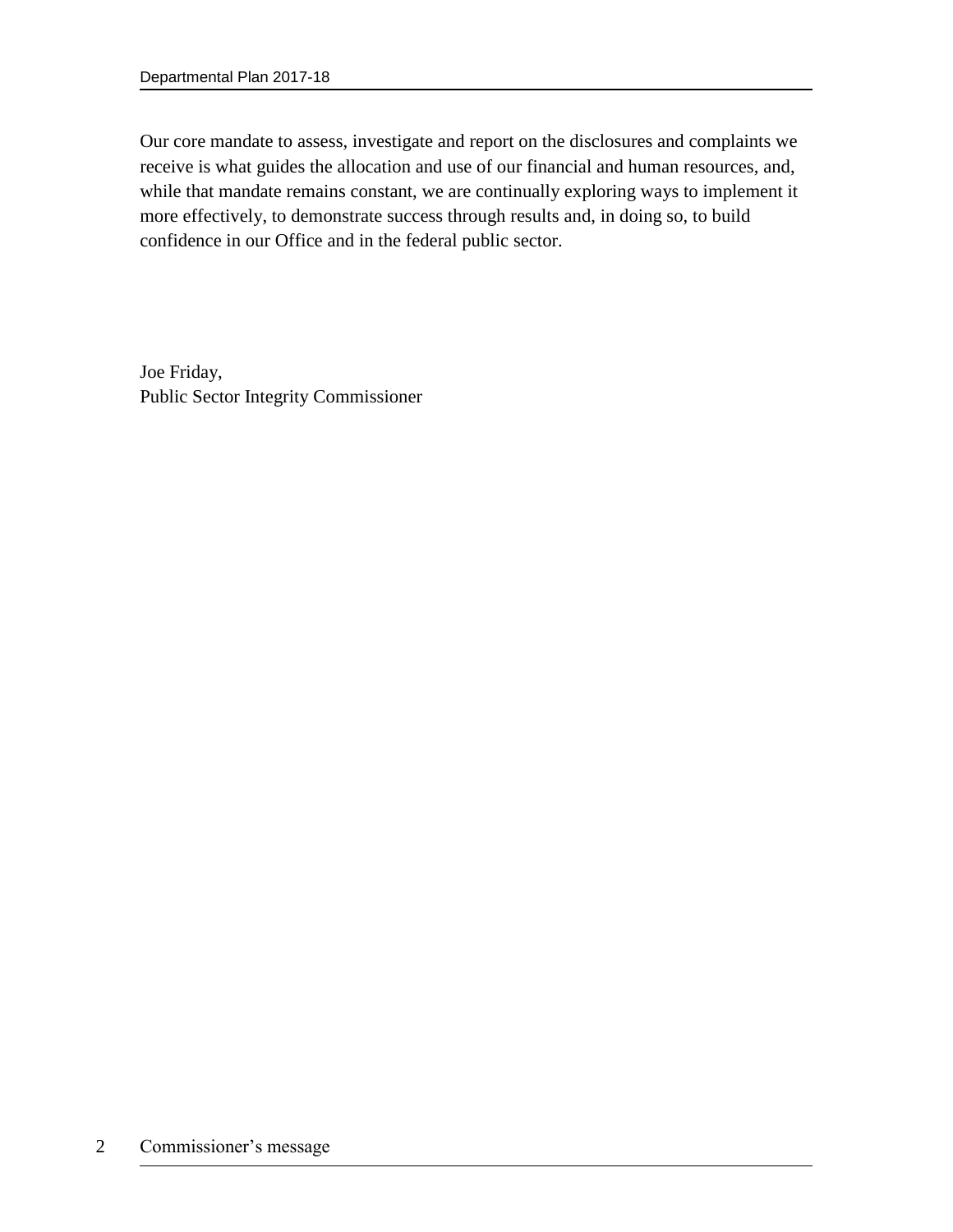# <span id="page-6-0"></span>Plans at a glance

The Office of the Public Sector Integrity Commissioner's (the Office) Departmental Plan describes our planned results, initiatives and associated resources requirements for a three-year period. The plan also provide several links to additional financial and nonfinancial information.

The Departmental Plan support the government's commitment to provide simple and transparent reporting to Parliament and to Canadians. This report allow the Office to tell a clear story of what we are aiming to achieve and how dollars are being spent.

The Office is focusing on three specific planned results for 2017-18 which will support a transparent, accountable and responsive federal government.

- An efficient, timely and transparent management of disclosures and reprisal complaints. This result will be achieved mainly by improving timeliness for managing cases through the LEAN review of processes and redesigning the information technology infrastructure and by developing and implementing operational policies, tools and procedures.
- $\triangleright$  To be known and accessible to public servants and members of the public. This result will be achieved mainly by increasing distribution of information products and by developing and enhancing tools to facilitate access and use of our services.
- A skilled and adaptable team capable of responding to evolving needs. This result will be achieved mainly by investing and supporting leadership competencies for managers and employees through recruitment and training and by fostering a healthy work environment that supports employee engagement.

For more information on the Office's plans, priorities and planned results, see the "Planned results" section of this report.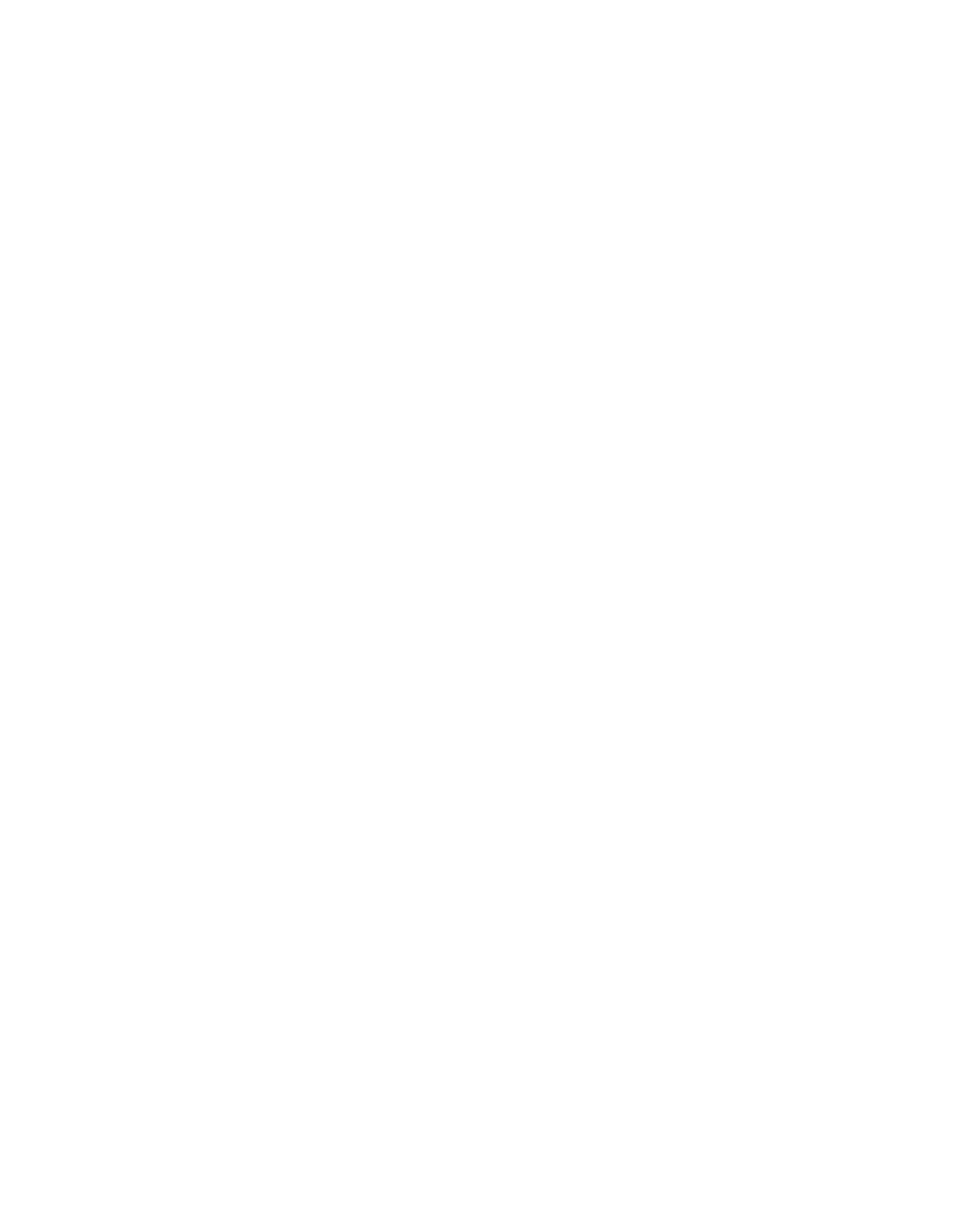# <span id="page-8-0"></span>Raison d'être, mandate and role: who we are and what we do

# <span id="page-8-1"></span>Raison d'être

The Office of the Public Sector Integrity Commissioner of Canada was established to implement the Public Servants Disclosure Protection Act (the Act), which came into force in April 2007.

The Commissioner reports directly to Parliament, and the President of the Treasury Board is responsible for tabling the Office's Departmental Plan and Departmental Results Report in Parliament.

# <span id="page-8-2"></span>Mandate and role

The Office contributes to strengthening accountability and increases oversight of government operations by providing:

- public servants and members of the public with an independent and confidential process for receiving and investigating disclosures of wrongdoing in, or relating to, the federal public sector, and by reporting founded cases to Parliament and making recommendations to chief executives on corrective measures; and
- public servants and former public servants with a mechanism for handling complaints of reprisal for the purpose of coming to a resolution including referring cases to the Public Servants Disclosure Protection Tribunal.

For more general information about the department, see the "Supplementary information" section of this report.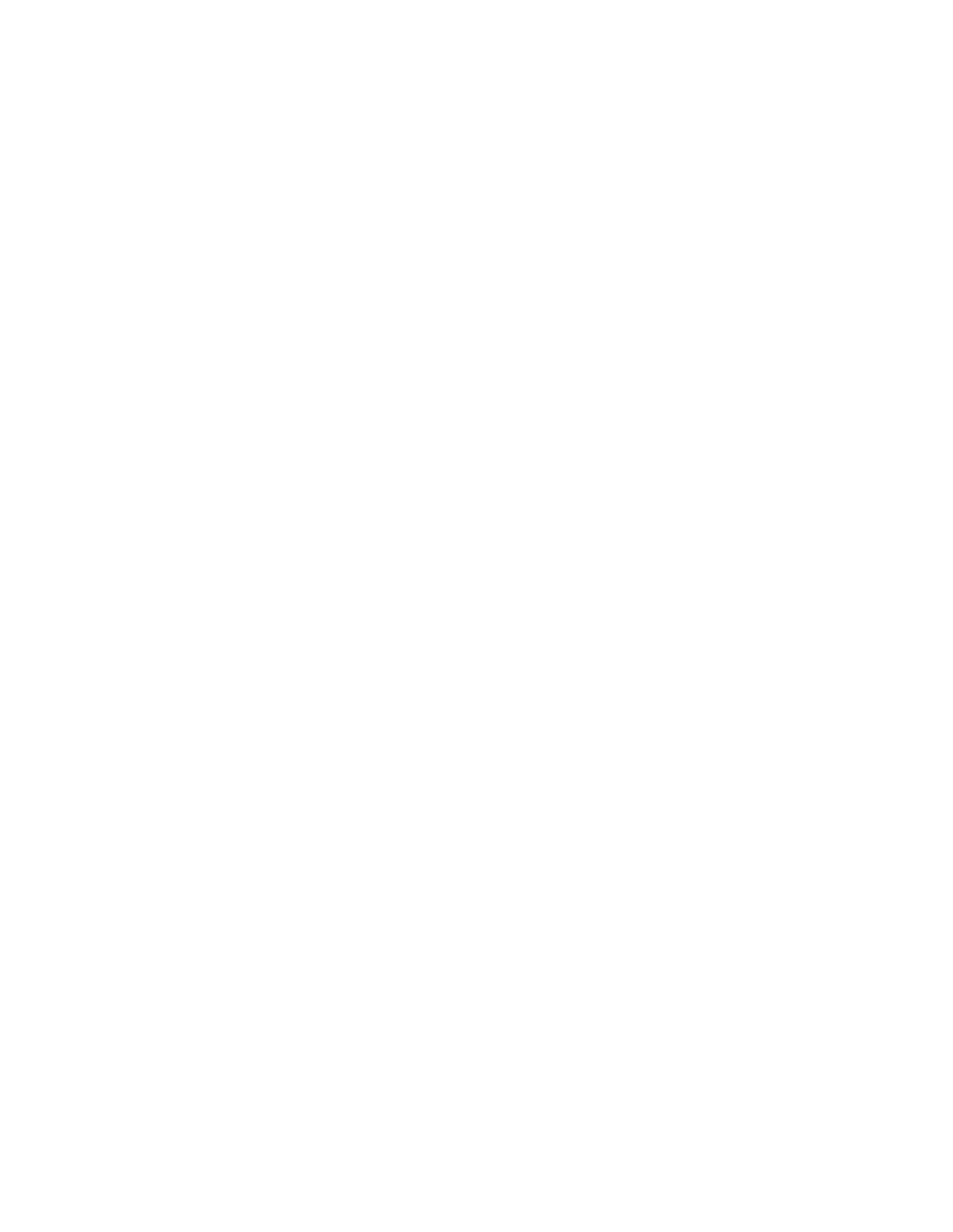# <span id="page-10-0"></span>Operating context: conditions affecting our work

The Office is an independent Agent of Parliament and can receive disclosures and complaints from public servants working in federal and Crown corporations, as well as members of the public. The Office is one element of a larger public sector integrity landscape that includes the Treasury Board Secretariat, which has overall responsibility for promoting ethical practices by public servants and disseminating knowledge about the Act. In turn, federal departments and agencies are responsible for administering these ethical practices and are accountable for establishing their own internal disclosure mechanisms in order to provide public servants with an alternative to disclosing wrongdoing to our Office. The Office has the exclusive jurisdiction, however, for responding to complaints of reprisal that result from protected disclosures.

The Office's environment is a complex one that reflects its sensitive mandate. The work requires a high degree of care as each case we handle directly impacts the lives and reputations of individuals and organizations. Despite the existence of formal mechanisms to facilitate the disclosure of wrongdoing and to protect against and prevent reprisals, there still exists a culture of resistance to whistleblowing within the federal public service due to various factors, including fear of reprisals. This plays a fundamental role in an individual's decision to disclose wrongdoing. This informs outreach and engagement strategies to increase awareness of the whistleblowing regime, clarify the role of the Office and build trust in the Office.

Media and public interest have demonstrated the need and growing demand to respond to concerns about integrity in both the private and public sectors. Integrity regimes at provincial and municipal levels, as well as in other countries, vary in terms of legislation, mandate, powers, jurisdiction and organizational structures. They provide opportunities for benchmarking and sharing best practices and research.

The Office is working with a multi-stakeholder advisory committee to communicate and engage with external stakeholders on an ongoing and proactive basis and to respond to emerging issues clearly and in a respectful and timely manner.

As a micro-organization, there are challenges with regard to staff retention given limited internal growth opportunities. There are also challenges in sourcing, given that the labour market for key skilled positions, such as investigators, is very competitive.

New technologies are emerging that could better help the Office manage its corporate knowledge as well as its administration, accessibility, case management and performance statistics.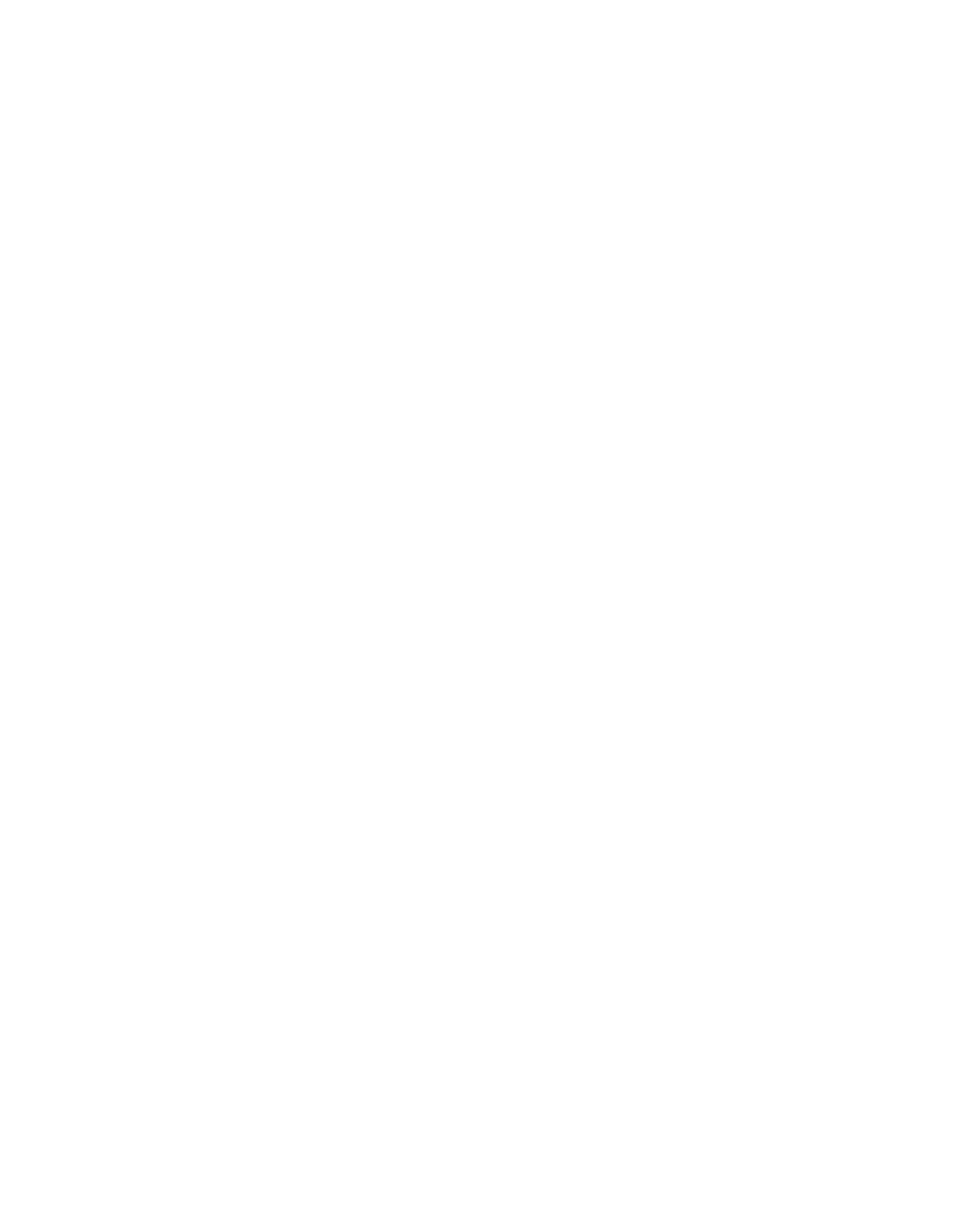# <span id="page-12-0"></span>Key risks: things that could affect our ability to achieve our plans and results

Risks can arise from events that the Office cannot influence or by factors outside its control, but the Office must be able to monitor and respond accordingly in order to mitigate the impact, in order to address disclosures of wrongdoing and complaints of reprisal. All of the organizational priorities contribute either directly or indirectly to mitigating the risk of increasing case volumes and/or complexity that may in turn impact the timeliness of completing case files. In particular, a disclosure and reprisal management function that is timely, rigorous, independent and accessible supports effective and efficient use of resources and case file decisions which are clear and complete, minimizing the need for further allocations of resources.

| <b>Risks</b>                                                                                                                                                                                                                                                                                                                                                                                                                                    | <b>Risk response strategy</b>                                                                                                                                                                                                                                                                          | <b>Link to the</b><br>department's<br><b>Program</b> | <b>Link to</b><br>government-wide<br><b>priorities</b>                |
|-------------------------------------------------------------------------------------------------------------------------------------------------------------------------------------------------------------------------------------------------------------------------------------------------------------------------------------------------------------------------------------------------------------------------------------------------|--------------------------------------------------------------------------------------------------------------------------------------------------------------------------------------------------------------------------------------------------------------------------------------------------------|------------------------------------------------------|-----------------------------------------------------------------------|
| Increasing of case<br>volume: The Office's ability<br>to respond in a timely<br>manner can be affected by<br>increases in case volume<br>or complexity.                                                                                                                                                                                                                                                                                         | Continue to carry out a<br>LEAN review of processes,<br>report on compliance with<br>service standards and<br>ensure management is<br>informed and that actions<br>are taken as appropriate.                                                                                                           | Disclosure and<br>Reprisal<br>Management<br>Program  | A transparent,<br>accountable and<br>responsive federal<br>government |
| <b>Breaches of secured</b><br><b>information:</b> This is critical<br>in the context of<br>disclosures, investigations<br>and the need for preserving<br>confidentiality and<br>maintaining trust in the<br>Office. Sensitive or private<br>information must be<br>protected from potential<br>loss or inappropriate<br>access in order to avoid<br>potential litigation,<br>damaged reputation and<br>further reluctance in<br>coming forward. | The Office has ongoing<br>practices aimed at ensuring<br>the security of information,<br>which include security<br>briefings and confidentiality<br>agreements, random<br>information security checks<br>within the premises, and<br>controlled access for the<br>storage of sensitive<br>information. | Disclosure and<br>Reprisal<br>Management<br>Program  | A transparent,<br>accountable and<br>responsive federal<br>government |

### Key risks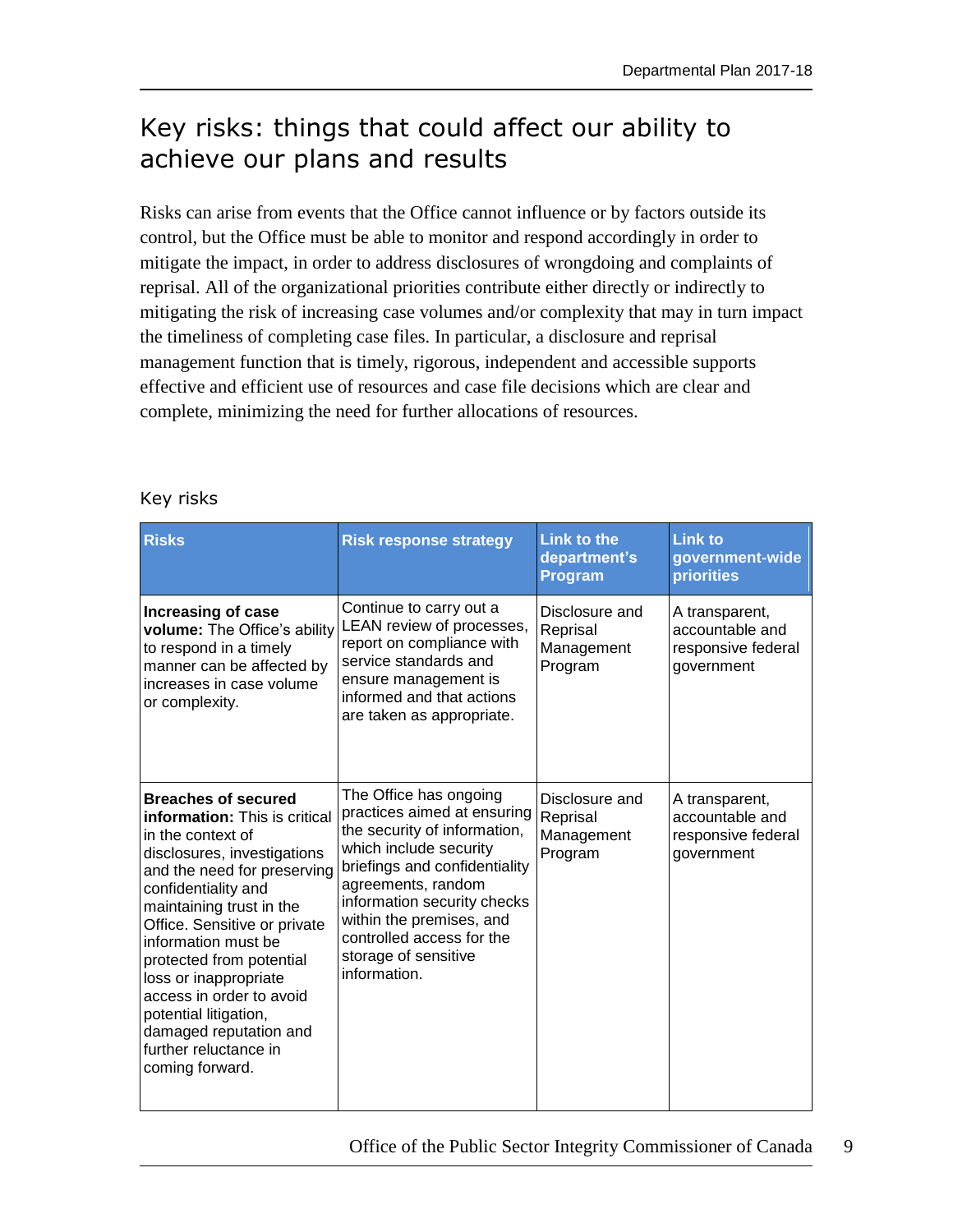| Continue to explore<br><b>Maintaining HR capacity:</b><br>different exchange<br>There is a risk that PSIC<br>opportunities with other<br>may not be able to attract<br>federal<br>and retain the right people<br>departments/agencies with<br>with the appropriate mix of<br>similar investigative<br>skills to deliver on its<br>functions.<br>Imandate.<br>Review performance and<br>provide feedback to the HR<br>service provider | Disclosure and<br>Reprisal<br>Management<br>Program | A transparent,<br>accountable and<br>responsive federal<br>government |
|---------------------------------------------------------------------------------------------------------------------------------------------------------------------------------------------------------------------------------------------------------------------------------------------------------------------------------------------------------------------------------------------------------------------------------------|-----------------------------------------------------|-----------------------------------------------------------------------|
|---------------------------------------------------------------------------------------------------------------------------------------------------------------------------------------------------------------------------------------------------------------------------------------------------------------------------------------------------------------------------------------------------------------------------------------|-----------------------------------------------------|-----------------------------------------------------------------------|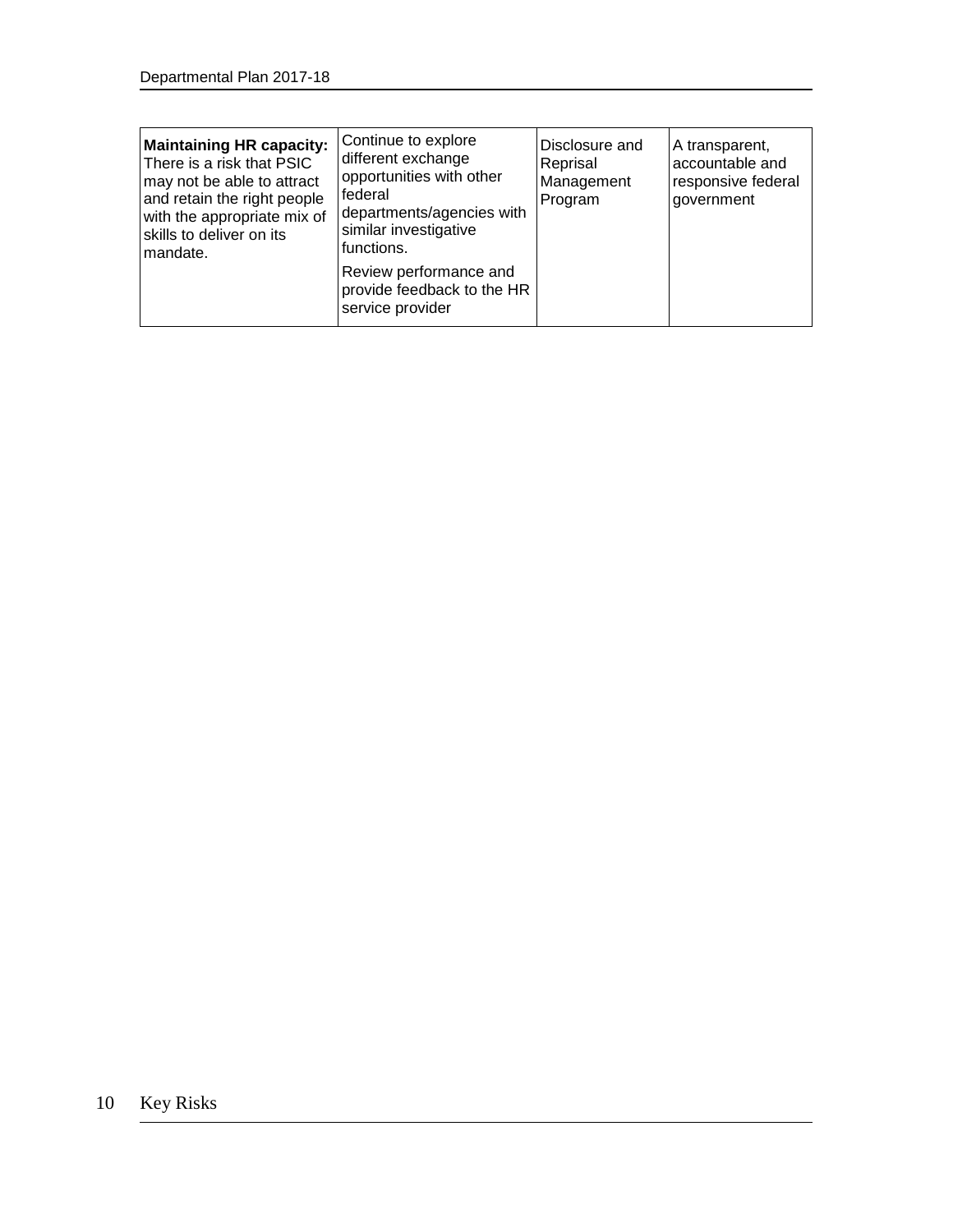# <span id="page-14-0"></span>Planned results: what we want to achieve this year and beyond

## <span id="page-14-1"></span>Programs

# **Disclosure and Reprisal Management Program**

#### **Description**

The objective of the program is to address disclosures of wrongdoing and complaints of reprisal and increase confidence in federal public institutions. It aims to provide advice to federal public sector employees and members of the public who are considering making a disclosure and to accept, investigate and report on disclosures of information concerning possible wrongdoing. Based on this activity, the Public Sector Integrity Commissioner will exercise exclusive jurisdiction over the review, conciliation and settlement of complaints of reprisal, including making applications to the Public Servants Disclosure Protection Tribunal which determines whether reprisals have taken place and orders appropriate remedial and disciplinary action.

### **Planning highlights**

In January 2017, employees were engaged in updating the Office's three year strategic plan, which contributed to establishing the priorities and plans. The 2017-18 planned initiatives were further refined and include the following:

- Improve timeliness for managing of cases;
- Further develop and implement operational policy instruments, tools and procedures to support decision-making and communications;
- Participate actively in the legislative review of the Act; and
- $\triangleright$  Seek new opportunities to raise awareness;
- Further develop strong relationships with key stakeholders;
- Enhance suite of tools and communication products to facilitate access and use of our services;
- Support and invest in management excellence;
- Attract and retain employees with the appropriate skills, and support their development through training and career development; and
- Foster a healthy, supportive and inclusive work environment that supports employee engagement.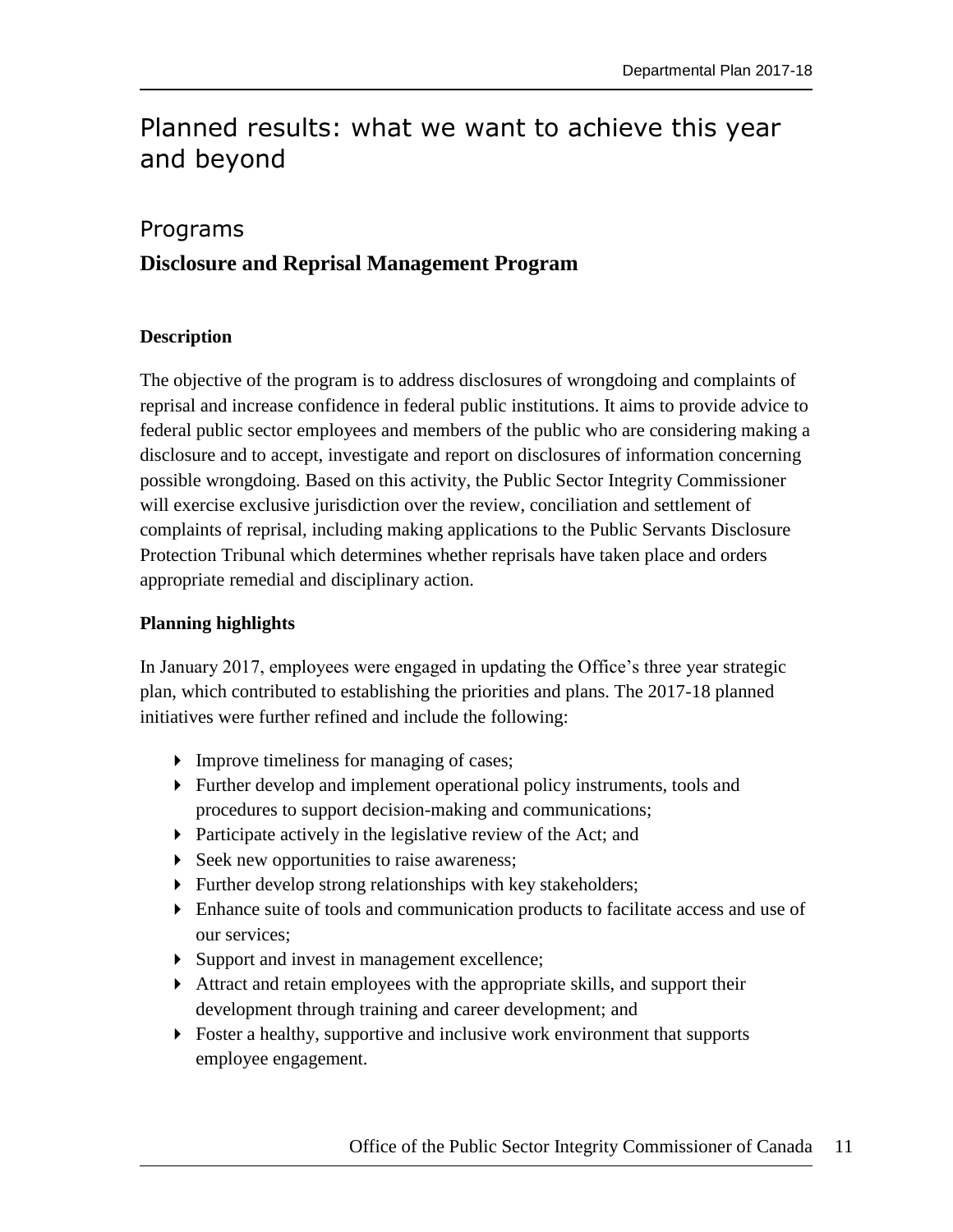These initiatives will continue to build on lessons learned over the past year. For example, we found that writing specific policies regarding what might be grey zones in the Act is a best practice that provides further understanding of the Act and how the Office interprets the Act. This resulted in designing expedited processes and has made our processes more timely, efficient, consistent and transparent. We also found that our participation at public sector conferences as exhibitors remains a valid and valuable outreach tool. In fact, there seems to be a growing awareness of the Office by public servants.

Last year, the Office carried out a holistic review of the intake and investigative processes using the LEAN methodology. This experimental approach entailed mapping and evaluating each process steps based on various factors such as relevancy, validity, value added, compatibility, flow and timeliness. As a result of this review, the Office has addressed its backlog, created a strategy to prevent a reoccurrence, and developed team approaches to previously linear steps. More importantly, it has generated inspiration and rejuvenated the spirit of innovation in team members. The Office will be moving forward with Phase II in 207-18 in order to find more efficiency and cultivate further innovation within its investigative processes.

In terms of previous results, because we are a micro organization, staffing and retention has been an issue. In 2015-16, two actual results were below targets mostly due to unanticipated employee departures. With the lessons learned from previous years and the new initiatives, we expect to achieve all targets in 2017-18.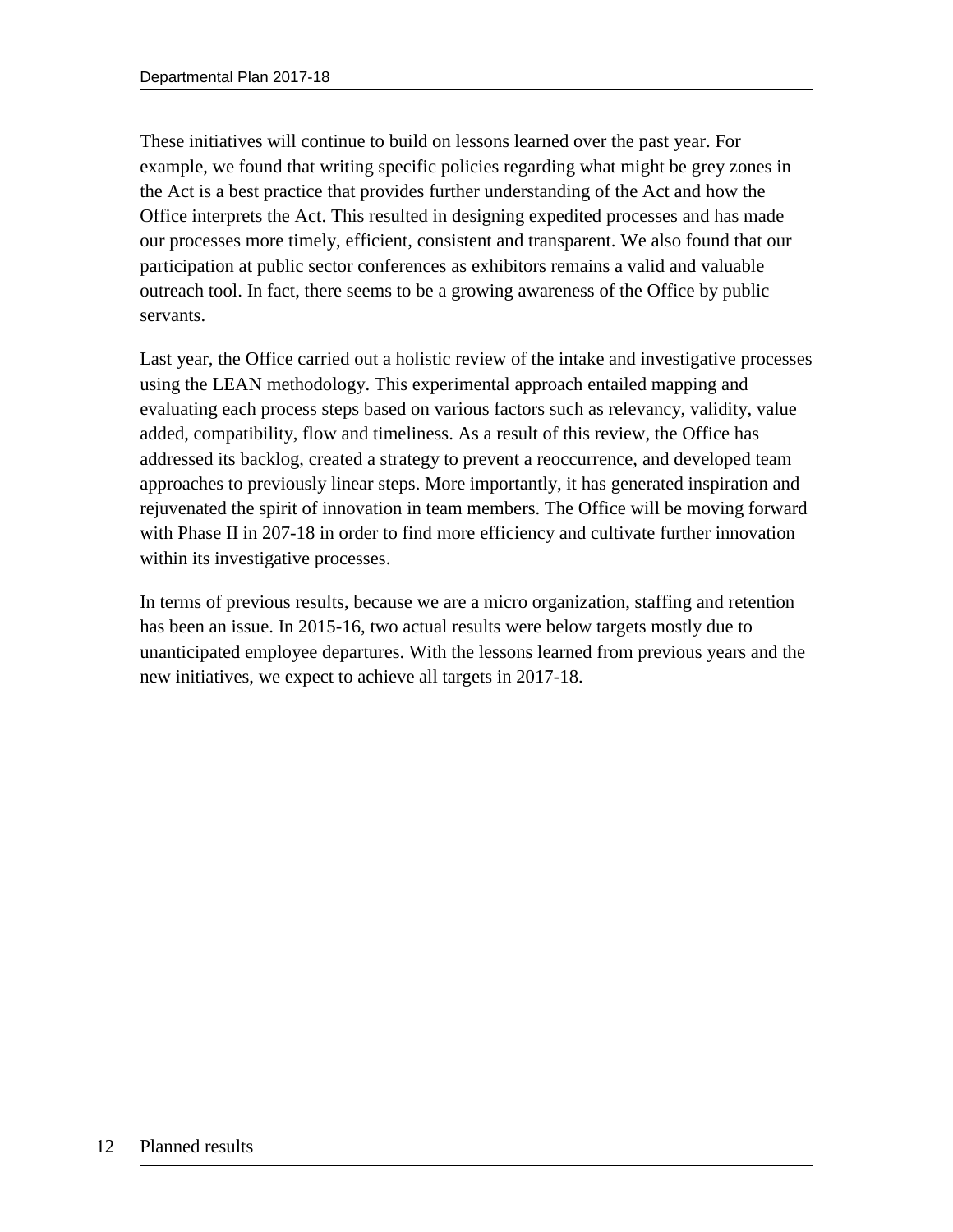| Expected<br>results                                                                    | <b>Performance indicators</b>                                                                                   | <b>Target</b>           | <b>Date to</b><br>achieve<br>target | $2013 - 14$<br><b>Actual</b><br><b>results</b> | $2014 - 15$<br><b>Actual</b><br><b>results</b> | $2015 - 16$<br><b>Actual</b><br><b>results</b> |
|----------------------------------------------------------------------------------------|-----------------------------------------------------------------------------------------------------------------|-------------------------|-------------------------------------|------------------------------------------------|------------------------------------------------|------------------------------------------------|
| An efficient,<br>timely and<br>transparent<br>management                               | Decision whether to<br>investigate a complaint of<br>reprisal is made within 15<br>days                         | 100%                    | March<br>2018                       | 90%                                            | 100%                                           | 100%                                           |
| of disclosures<br>and reprisal<br>complaints                                           | General inquiries are<br>responded to within one<br>working day                                                 | 80%                     | March<br>2018                       | Not<br>available*                              | 99%                                            | 90%                                            |
|                                                                                        | Decision whether to<br>investigate a disclosure of<br>wrongdoing is made<br>within 90 days                      | 80%                     | March<br>2018                       | 85%                                            | 84%                                            | 33%                                            |
|                                                                                        | Investigations are<br>completed within one year                                                                 | 80%                     | March<br>2018                       | Not<br>available*                              | 86%                                            | 50%                                            |
|                                                                                        | Percentage of follow-ups<br>on all recommendations<br>made in case reports to<br>public sector<br>organizations | 100%                    | March<br>2018                       | <b>Not</b><br>available*                       | <b>Not</b><br>available*                       | <b>Not</b><br>available*                       |
| To be known<br>and accessible<br>to public<br>servants and<br>members of<br>the public | Number of<br>communication products<br>and items shared through<br>various means                                | 10,000                  | March<br>2018                       | Not<br>available*                              | <b>Not</b><br>available*                       | <b>Not</b><br>available*                       |
|                                                                                        | Online form adopted by<br>users versus other means                                                              | 30%<br>adoption<br>rate | March<br>2018                       | <b>Not</b><br>available*                       | Not<br>available*                              | Not<br>available*                              |
| A skilled and<br>adaptable<br>team capable<br>of responding<br>to evolving<br>needs    | Percentage of employees<br>out of total departmental<br>staff                                                   | 96%                     | March<br>2018                       | Not<br>available*                              | Not<br>available*                              | Not<br>available*                              |
|                                                                                        | Percentage of employees<br>who have a) completed a<br>training plan and b) taken<br>training                    | (a)<br>80%<br>(b)       | 100% March<br>2018                  | Not<br>available*                              | Not<br>available*                              | Not<br>available*                              |

# Planned results

\* Service standards started to be measured in 2014-15.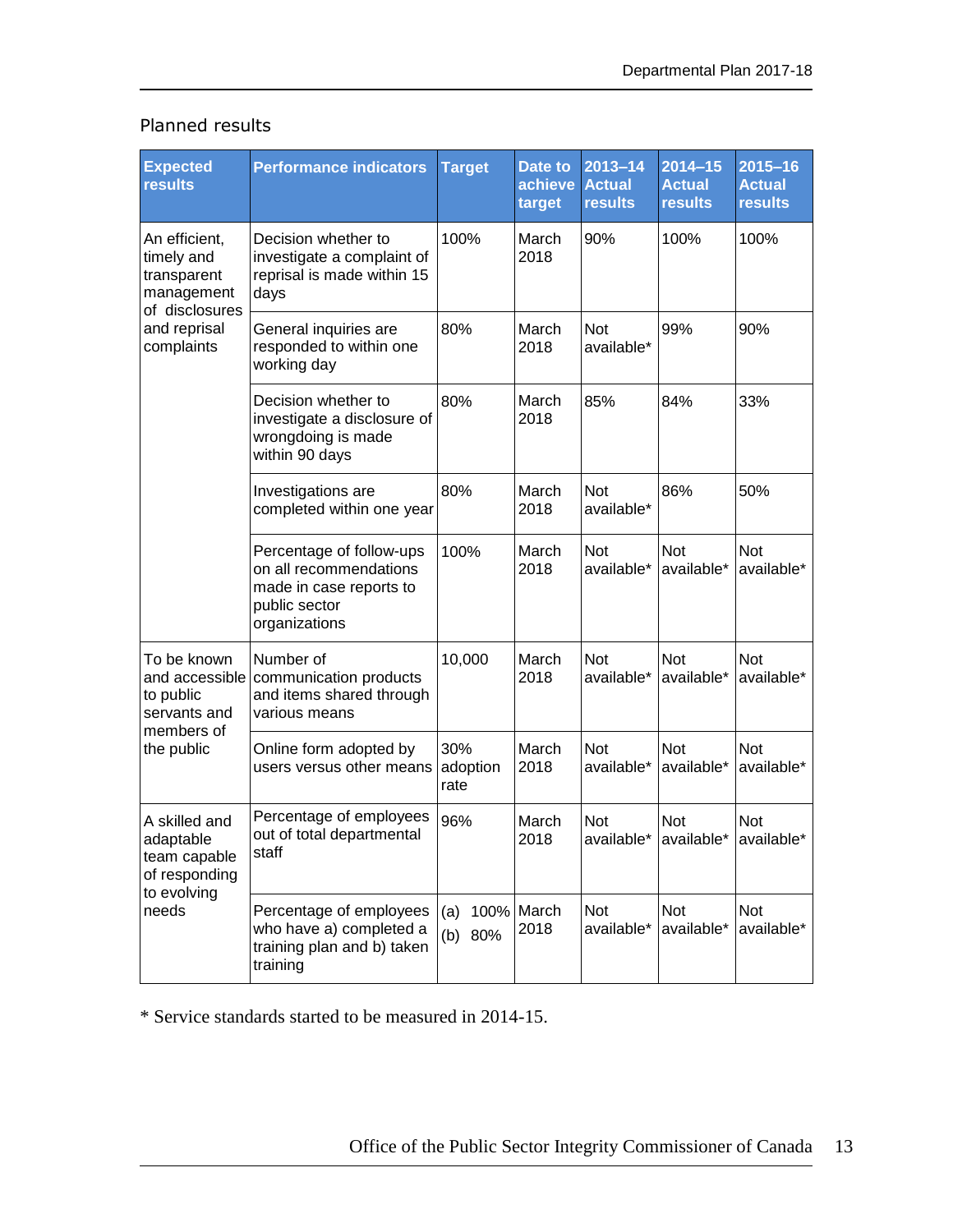# Budgetary financial resources (dollars)

| 2017-18               | $ 2017 - 18 $    | $ 2018 - 19 $           | $ 2019 - 20 $           |
|-----------------------|------------------|-------------------------|-------------------------|
| <b>Main Estimates</b> | Planned spending | <b>Planned spending</b> | <b>Planned spending</b> |
| 3,550,898             | 3,550,898        | 3,553,133               | 3,553,133               |

## Human resources (full-time equivalents)

| $2017 - 18$<br>Planned full-time equivalents Planned full-time equivalents Planned full-time equivalents | $ 2018 - 19 $ | $2019 - 20$ |
|----------------------------------------------------------------------------------------------------------|---------------|-------------|
| 23                                                                                                       | 23            | 23          |

Information on the Office's program is available on the [Office's website](http://www.psic-ispc.gc.ca/)<sup>i</sup> and in the TBS [InfoBase.](https://www.tbs-sct.gc.ca/ems-sgd/edb-bdd/index-eng.html)<sup>ii</sup>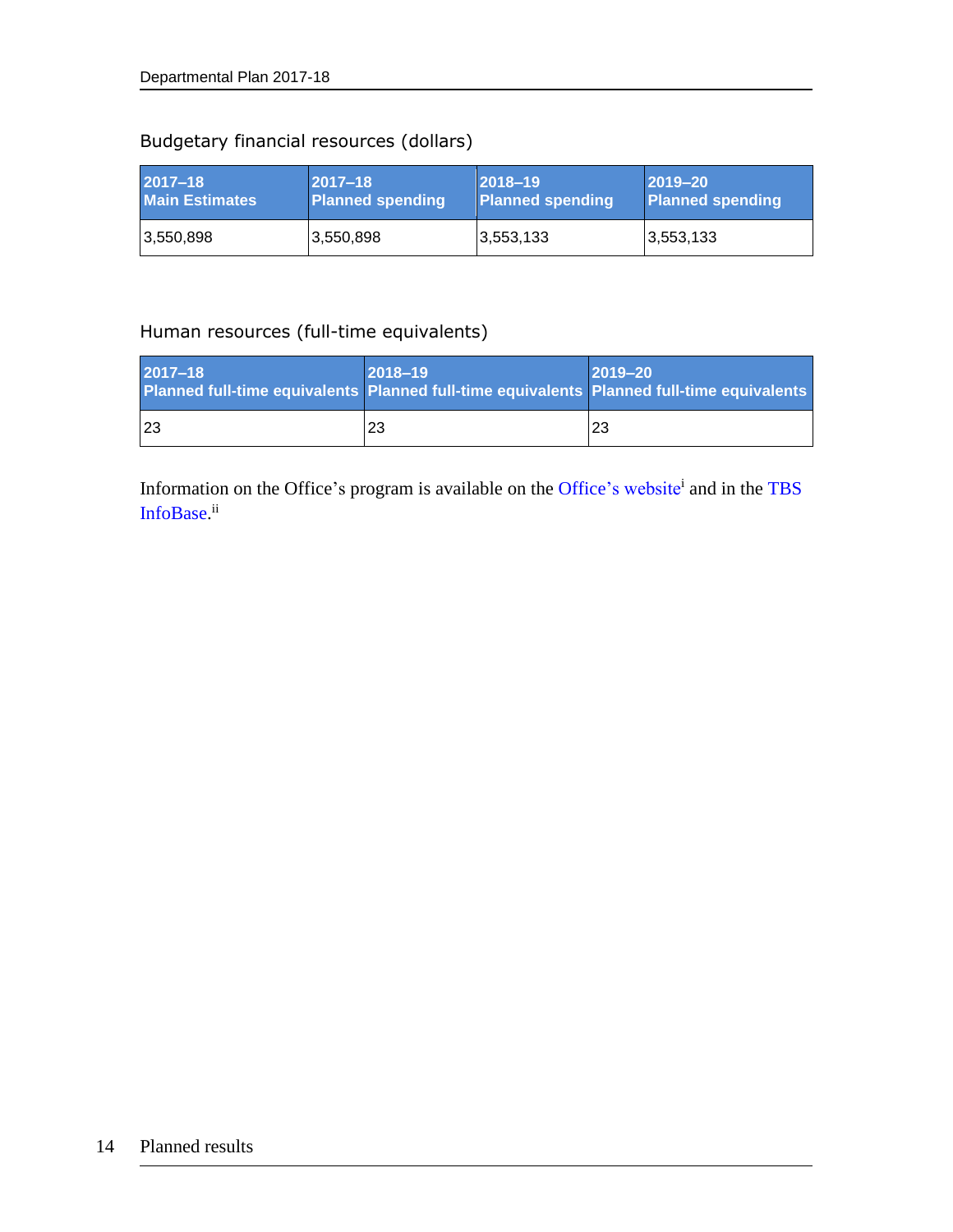# <span id="page-18-0"></span>Internal Services

# **Description**

Internal Services are those groups of related activities and resources that the federal government considers to be services in support of programs and/or required to meet corporate obligations of an organization. Internal Services refers to the activities and resources of the 10 distinct service categories that support Program delivery in the organization, regardless of the Internal Services delivery model in a department. The 10 service categories are: Management and Oversight Services; Communications Services; Legal Services; Human Resources Management Services; Financial Management Services; Information Management Services; Information Technology Services; Real Property Services; Materiel Services; and Acquisition Services.

# **Planning highlights**

Budgetary financial resources (dollars)

| l 2017–18             | $ 2017 - 18 $           | $ 2018 - 19 $           | $ 2019 - 20 $    |
|-----------------------|-------------------------|-------------------------|------------------|
| <b>Main Estimates</b> | <b>Planned spending</b> | <b>Planned spending</b> | Planned spending |
| 1,890,483             | 1,890,483               | 1,889,169               | 1,889,169        |

## Human resources (full-time equivalents)

| 2017-18<br>Planned full-time equivalents Planned full-time equivalents Planned full-time equivalents | $2018 - 19$ | $2019 - 20$ |
|------------------------------------------------------------------------------------------------------|-------------|-------------|
|                                                                                                      |             |             |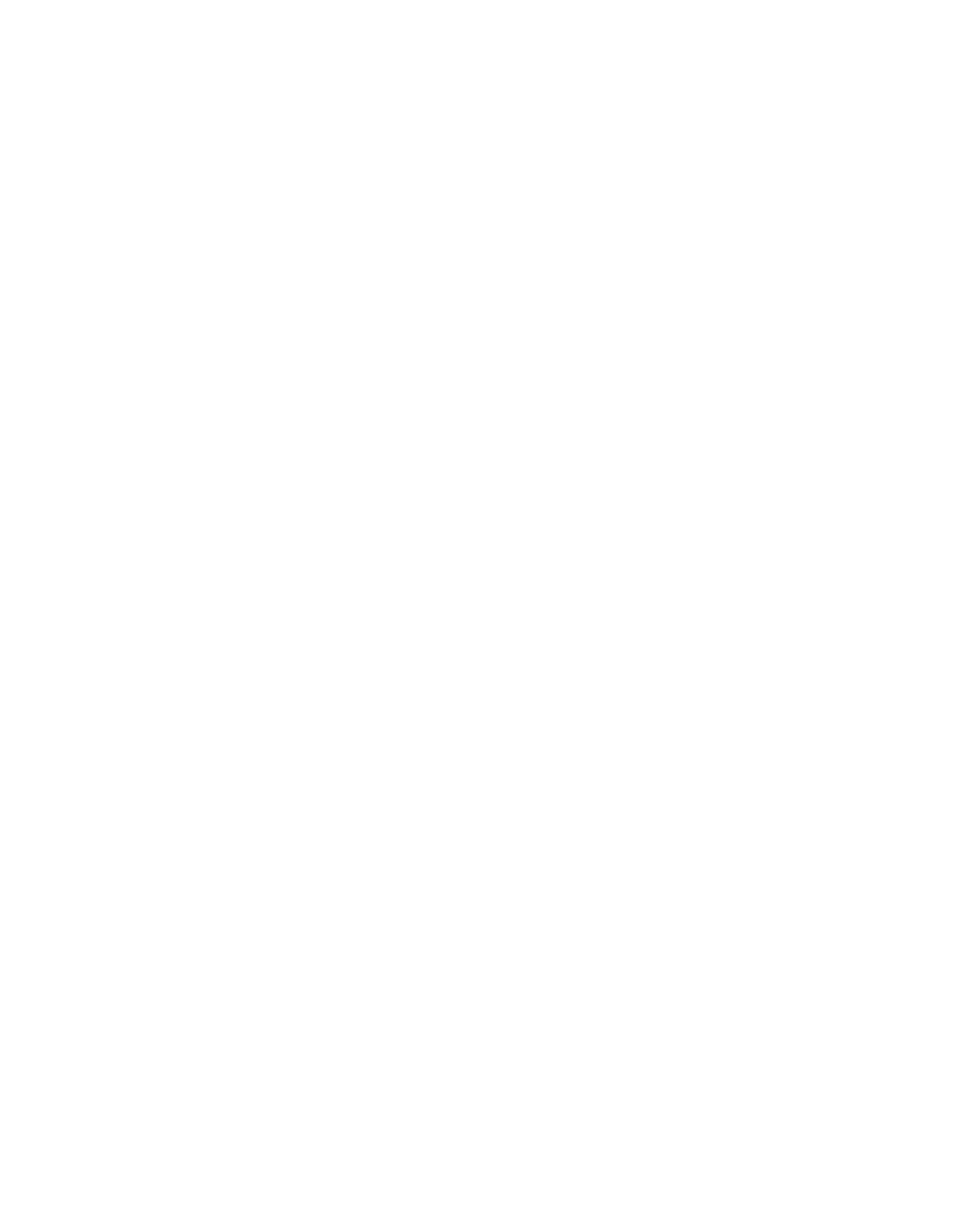# <span id="page-20-0"></span>Spending and human resources



# <span id="page-20-1"></span>Planned spending

## Budgetary planning summary for Programs and Internal Services (dollars)

| <b>Programs</b><br>and Internal<br><b>Services</b> | $2014 - 15$<br><b>Expenditures</b> | $2015 - 16$<br><b>Expenditures</b> | 2016-17<br><b>Forecast</b><br>spending | $2017 - 18$<br><b>Main</b><br><b>Estimates</b> | $2017 - 18$<br><b>Planned</b><br>spending | 2018-19<br><b>Planned</b><br>spending | 2019-20<br><b>Planned</b><br>spending |
|----------------------------------------------------|------------------------------------|------------------------------------|----------------------------------------|------------------------------------------------|-------------------------------------------|---------------------------------------|---------------------------------------|
| <b>Disclosure</b><br>and Reprisal<br>Management    | 2,692,847                          | 2,644,499                          | 3,564,227                              | 3,550,898                                      | 3,550,898                                 | 3,553,133                             | 3,553,133                             |
| <b>Subtotal</b>                                    | 2,692,847                          | 2,644,499                          | 3,564,227                              | 3,550,898                                      | 3,550,898                                 | 3,553,133                             | 3,553,133                             |
| Internal<br>Services                               | 2,148,180                          | 1,809,061                          | 1,898,247                              | 1.890.483                                      | 1.890.483                                 | 1,889,169                             | 1,889,169                             |
| Total                                              | 4,841,027                          | 4,453,560                          | 5,462,474                              | 5.441.381                                      | 5,441,381                                 | 5,442,302                             | 5,442,302                             |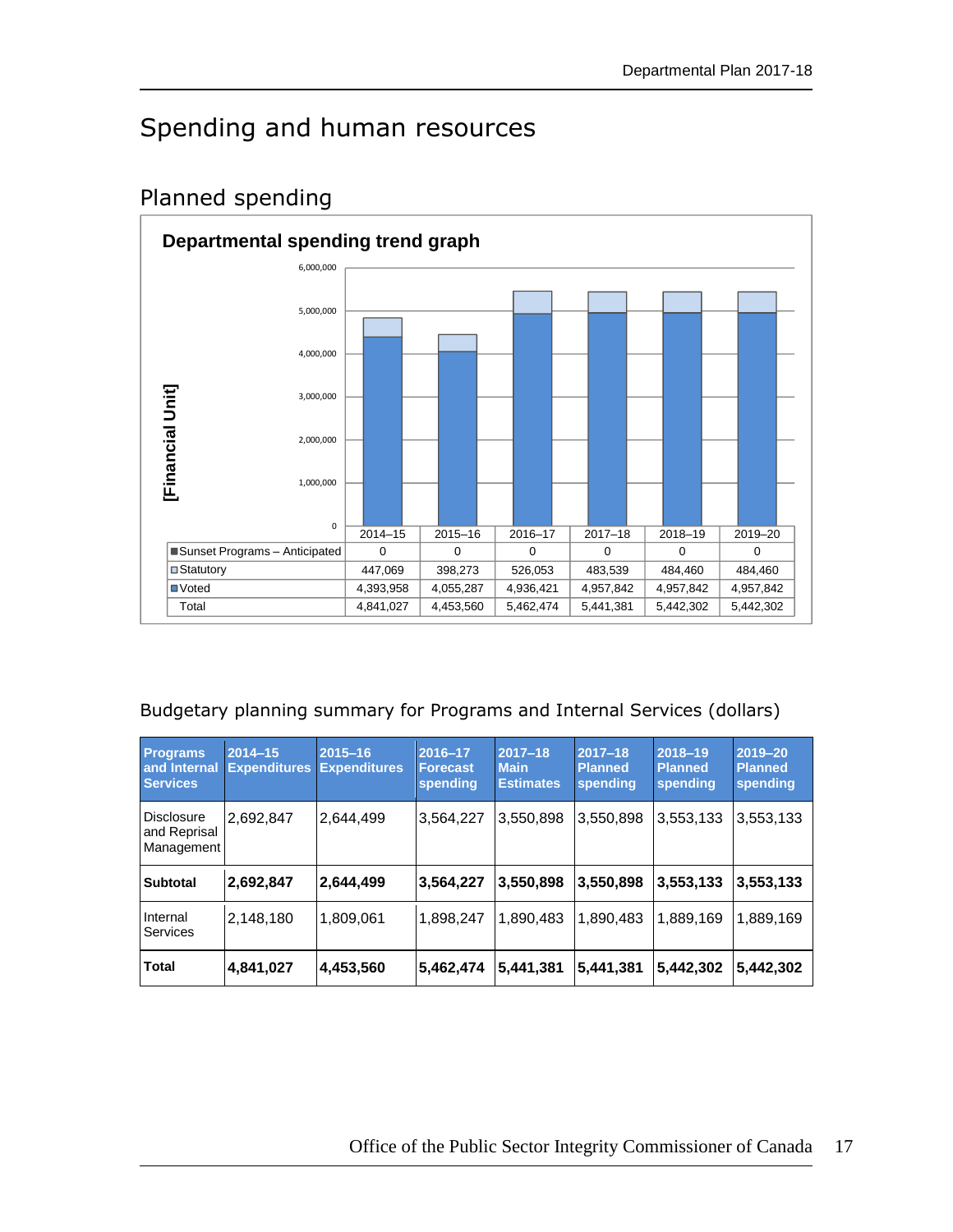The Office's annual actual spending decreased over the last two years as a result of vacant positions and reduced project spending. The 2016-17 forecast spending will also reflect a lower level of expenditures as we experienced delays in projects and are continuing the planning stages for the next three years. The planned spending in 2017-18 reflects a return to earlier levels of spending as the new program and internal services initiatives are being developed and implemented.

# <span id="page-21-0"></span>Planned human resources

Human resources planning summary for Programs and Internal Services (full-time equivalents)

| <b>Programs and</b><br><b>Internal Services</b> | $2014 - 15$<br><b>Full-time</b><br>equivalents | $2015 - 16$<br><b>Full-time</b><br>equivalents | 2016-17<br><b>Forecast</b><br>full-time<br>equivalents | $2017 - 18$<br><b>Planned</b><br>full-time<br>equivalents | 2018-19<br><b>Planned</b><br>full-time<br>equivalents | 2019-20<br><b>Planned</b><br>full-time<br>equivalents |
|-------------------------------------------------|------------------------------------------------|------------------------------------------------|--------------------------------------------------------|-----------------------------------------------------------|-------------------------------------------------------|-------------------------------------------------------|
| Disclosure and<br>Management Program            | 18                                             | 19                                             | 23                                                     | 23                                                        | 23                                                    | <b>23</b>                                             |
| <b>Subtotal</b>                                 | 18                                             | 19                                             | 23                                                     | 23                                                        | 23                                                    | 23                                                    |
| <b>Internal Services</b>                        | 8                                              |                                                |                                                        |                                                           |                                                       |                                                       |
| Total                                           | 26                                             | 26                                             | 30                                                     | 30                                                        | 30                                                    | 30                                                    |

The Office's actual full-time equivalents (FTEs) remained stable over the last two years. Over the 2016-17 fiscal year, some employees departed but the Office was able to quickly recruit new determinate and indeterminate employees. The planned FTEs in 2017-18 and future reflects an increase in staffing, returning to the earlier number of filled positions.

# <span id="page-21-1"></span>Estimates by vote

For information on the Office's organizational appropriations, consult the [2017–18 Main](http://www.tbs-sct.gc.ca/hgw-cgf/finances/pgs-pdg/gepme-pdgbpd/index-eng.asp)  [Estimates](http://www.tbs-sct.gc.ca/hgw-cgf/finances/pgs-pdg/gepme-pdgbpd/index-eng.asp)[.](http://www.tpsgc-pwgsc.gc.ca/recgen/cpc-pac/index-eng.html)<sup>iii</sup>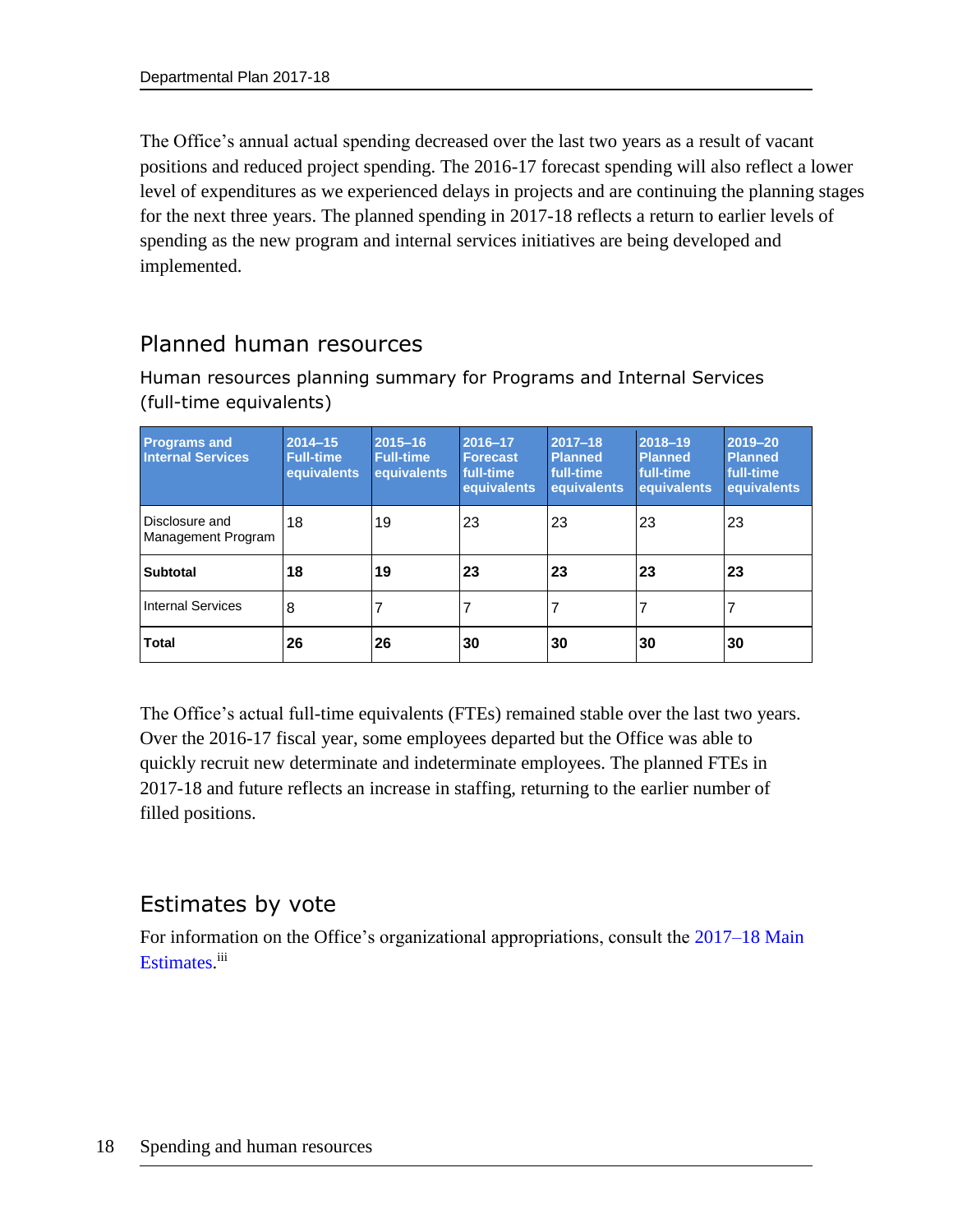# <span id="page-22-0"></span>Future-Oriented Condensed Statement of Operations

The Future-Oriented Condensed Statement of Operations provides a general overview of the Office's operations. The forecast of financial information on expenses and revenues is prepared on an accrual accounting basis to strengthen accountability and to improve transparency and financial management.

Because the Future-Oriented Condensed Statement of Operations is prepared on an accrual accounting basis, and the forecast and planned spending amounts presented in other sections of the Departmental Plan are prepared on an expenditure basis, amounts may differ.

A more detailed Future-Oriented Statement of Operations and associated notes, including a reconciliation of the net cost of operations to the requested authorities, are available on the [Office's website.](http://www.psic-ispc.gc.ca/)<sup>iv</sup>

| <b>Financial information 2016-17</b>                                 | <b>Forecast results</b> | 2017-18<br><b>Planned results</b> | <b>Difference</b><br>(2017-18 Planned<br>results minus 2016-17<br><b>Forecast results)</b> |
|----------------------------------------------------------------------|-------------------------|-----------------------------------|--------------------------------------------------------------------------------------------|
| Total expenses                                                       | 5,462,474               | 5,441,381                         | (21, 093)                                                                                  |
| Total revenues                                                       | O                       |                                   | U                                                                                          |
| Net cost of operations<br>before government<br>funding and transfers | 5,462,474               | 5,441,381                         | (21, 093)                                                                                  |

Future-Oriented Condensed Statement of Operations for the year ended March 31, 2018 (dollars)

The difference of \$21,093, between both fiscal years reflects stability in our planned activities.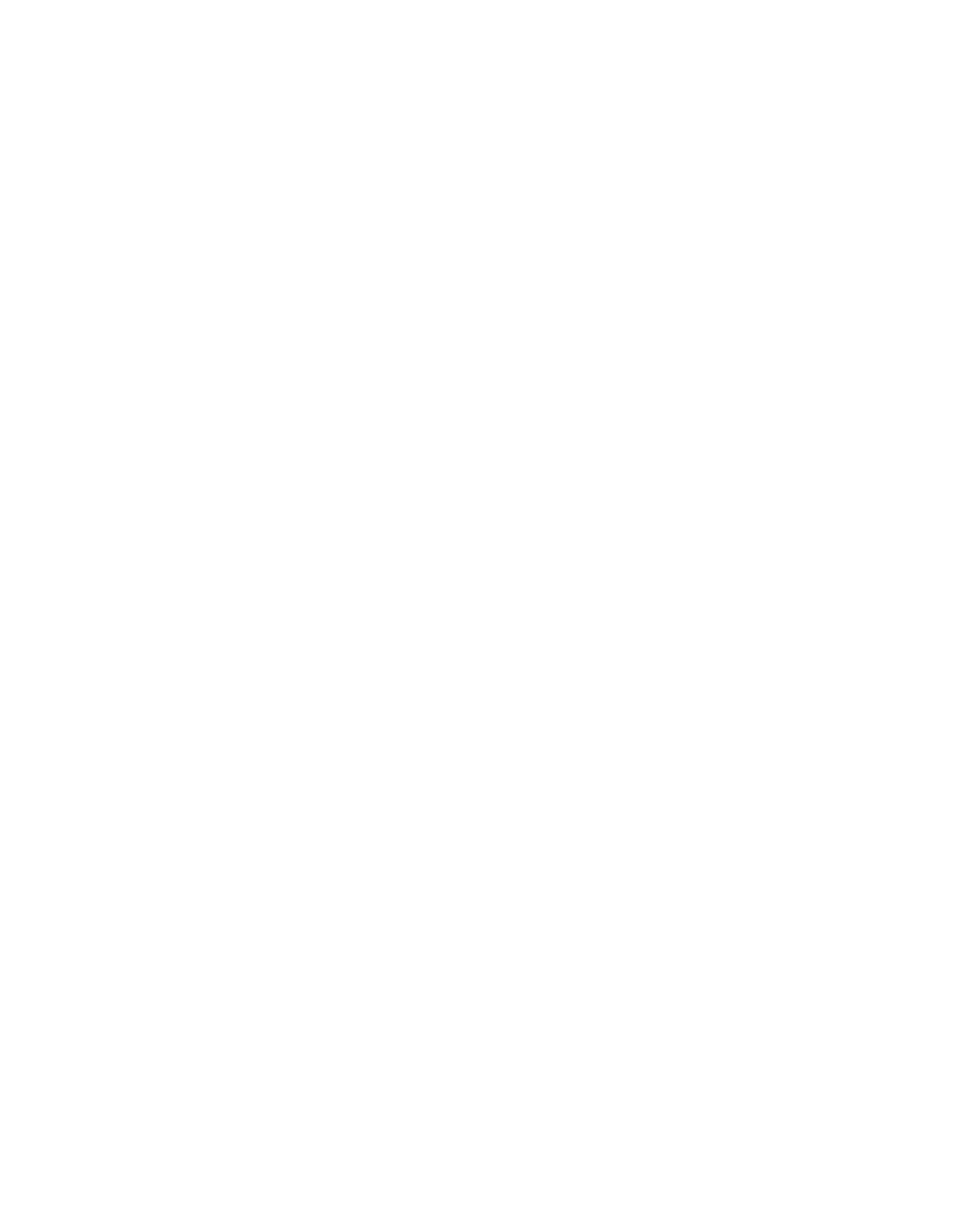# <span id="page-24-0"></span>Supplementary information

# <span id="page-24-1"></span>Corporate information

# **Organizational profile**

**Appropriate minister(s):** The Honourable Scott Brison, President of the Treasury Board

**Institutional head:** Joe Friday, Public Sector Integrity Commissioner

**Ministerial portfolio:** Treasury Board Secretariat

**Enabling instrument(s):** *[Public Servants Disclosure Protection Act](http://laws-lois.justice.gc.ca/eng/acts/P-31.9/)*, S.C. 2005, c. 46<sup>v</sup>

**Year of incorporation / commencement:** 2007

**Other:** The Office supports the Public Sector Integrity Commissioner, who is an independent Agent of Parliament.

#### **Reporting framework**

The Office's Strategic Outcome and Program Alignment Architecture (PAA) of record for 2017–18 are shown below:

**1. Strategic Outcome: Disclosures of wrongdoing and complaints of reprisal are dealt with effectively, in a fair and timely manner.**

**1.1 Program: Disclosure and Reprisal Management Program Internal Services**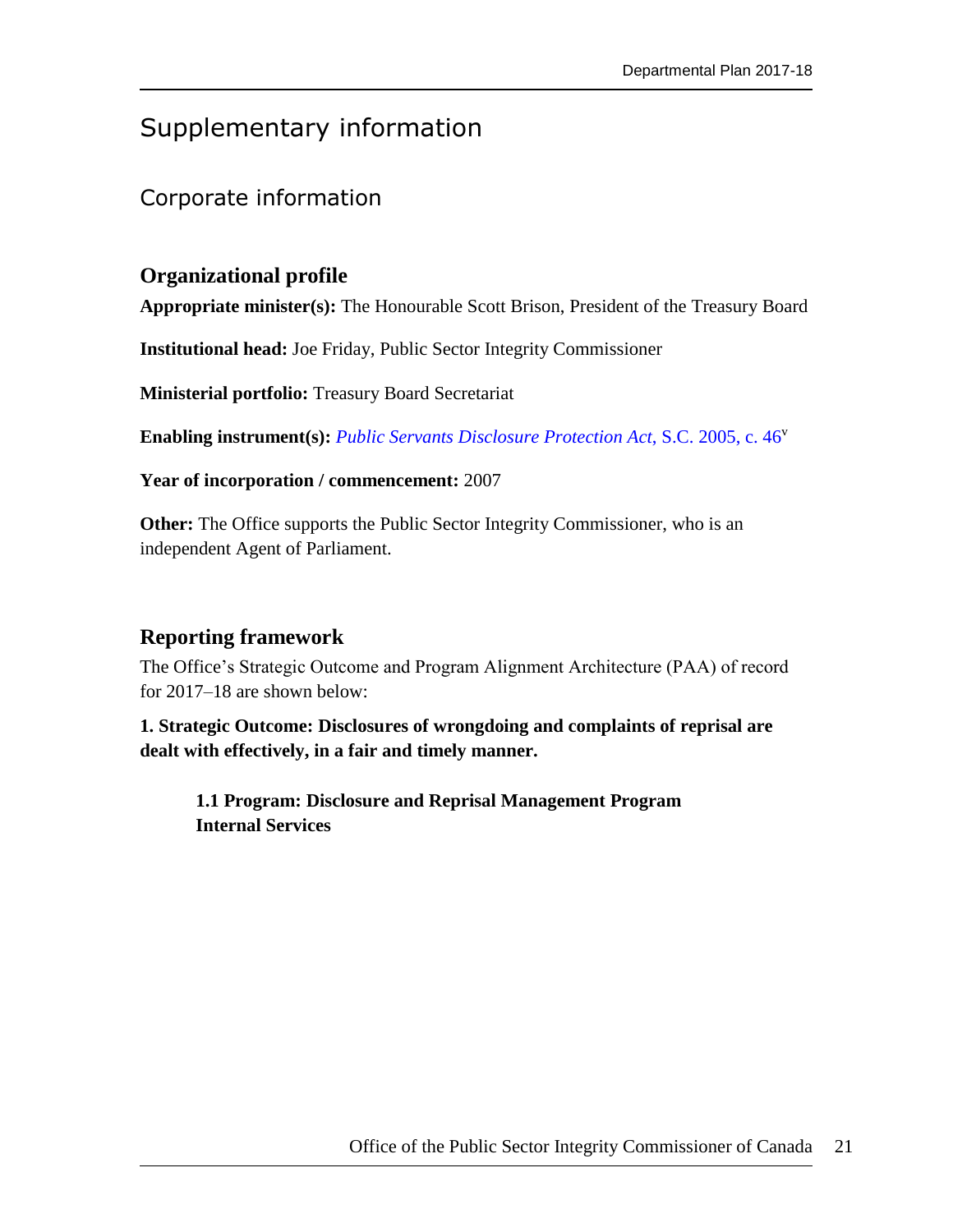# <span id="page-25-0"></span>Supplementary information tables

The following supplementary information tables are available on the [Office's website.](http://www.psic-ispc.gc.ca/) vi

- Disclosure of transfer payment programs under \$5 million
- Upcoming evaluations over the next five fiscal years
- Upcoming internal audits for the coming fiscal year

# <span id="page-25-1"></span>Federal tax expenditures

The tax system can be used to achieve public policy objectives through the application of special measures such as low tax rates, exemptions, deductions, deferrals and credits. The Department of Finance Canada publishes cost estimates and projections for these measures each year in the Report on [Federal Tax Expenditures.](http://www.fin.gc.ca/purl/taxexp-eng.asp)<sup>vii</sup> This report also provides detailed background information on tax expenditures, including descriptions, objectives, historical information and references to related federal spending programs. The tax measures presented in this report are the responsibility of the Minister of Finance.

# <span id="page-25-2"></span>Organizational contact information

60 Queen Street, 7th Floor Ottawa, Ontario K1P 5Y7 Canada Telephone: 613-941-6400 Toll Free: 1-866-941-6400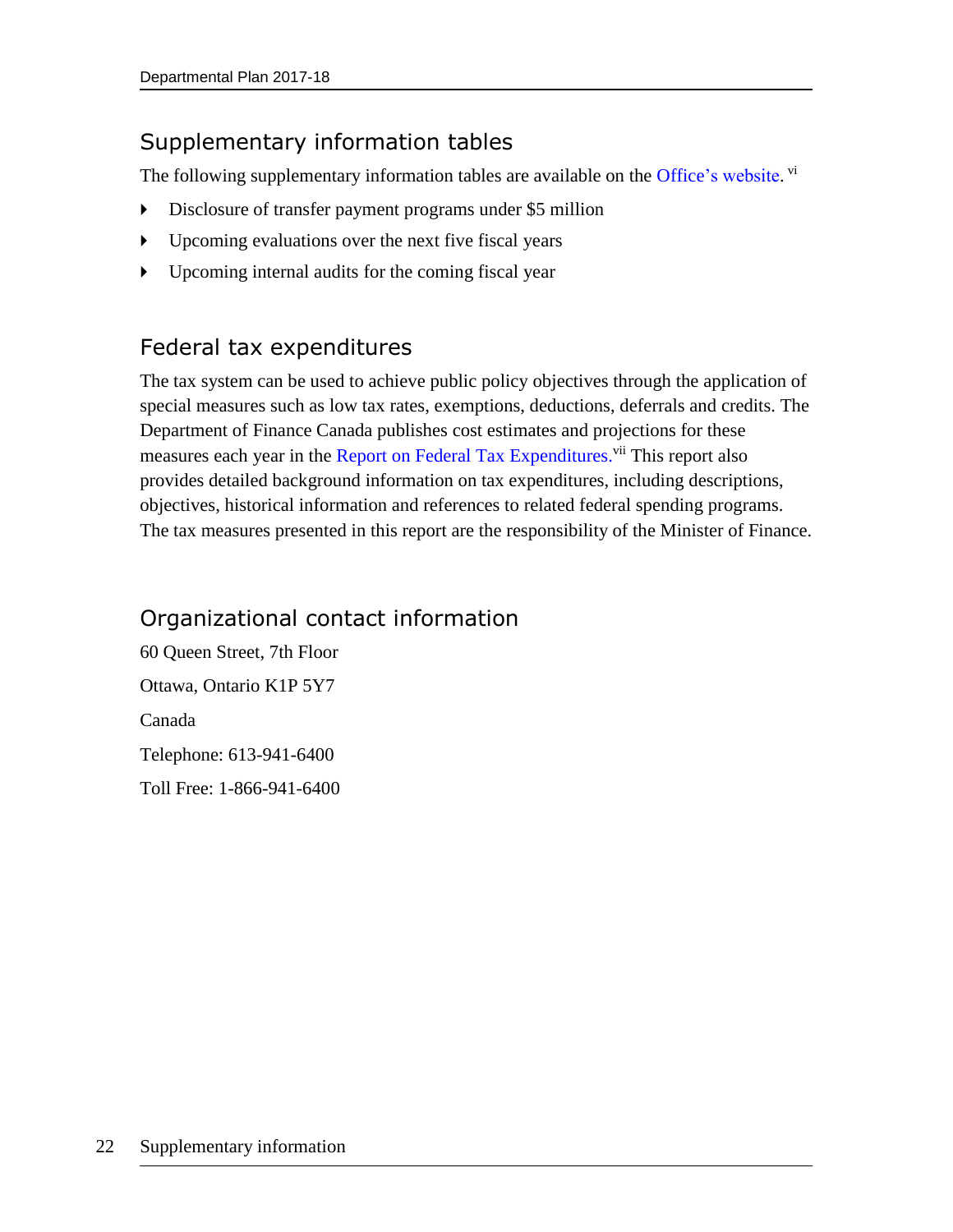# <span id="page-26-0"></span>Appendix A: definitions

### **appropriation (crédit)**

Any authority of Parliament to pay money out of the Consolidated Revenue Fund.

### **budgetary expenditures (dépenses budgétaires)**

Operating and capital expenditures; transfer payments to other levels of government, organizations or individuals; and payments to Crown corporations.

### **Core Responsibility (responsabilité essentielle)**

An enduring function or role performed by a department. The intentions of the department with respect to a Core Responsibility are reflected in one or more related Departmental Results that the department seeks to contribute to or influence.

### **Departmental Plan (Plan ministériel)**

Provides information on the plans and expected performance of appropriated departments over a three-year period. Departmental Plans are tabled in Parliament each spring.

### **Departmental Result (résultat ministériel)**

A Departmental Result represents the change or changes that the department seeks to influence. A Departmental Result is often outside departments' immediate control, but it should be influenced by program-level outcomes.

#### **Departmental Result Indicator (indicateur de résultat ministériel)**

A factor or variable that provides a valid and reliable means to measure or describe progress on a Departmental Result.

#### **Departmental Results Framework (cadre ministériel des résultats)**

Consists of the department's Core Responsibilities, Departmental Results and Departmental Result Indicators.

#### **Departmental Results Report (Rapport sur les résultats ministériels)**

Provides information on the actual accomplishments against the plans, priorities and expected results set out in the corresponding Departmental Plan.

#### **full-time equivalent (équivalent temps plein)**

A measure of the extent to which an employee represents a full person-year charge against a departmental budget. Full-time equivalents are calculated as a ratio of assigned hours of work to scheduled hours of work. Scheduled hours of work are set out in collective agreements.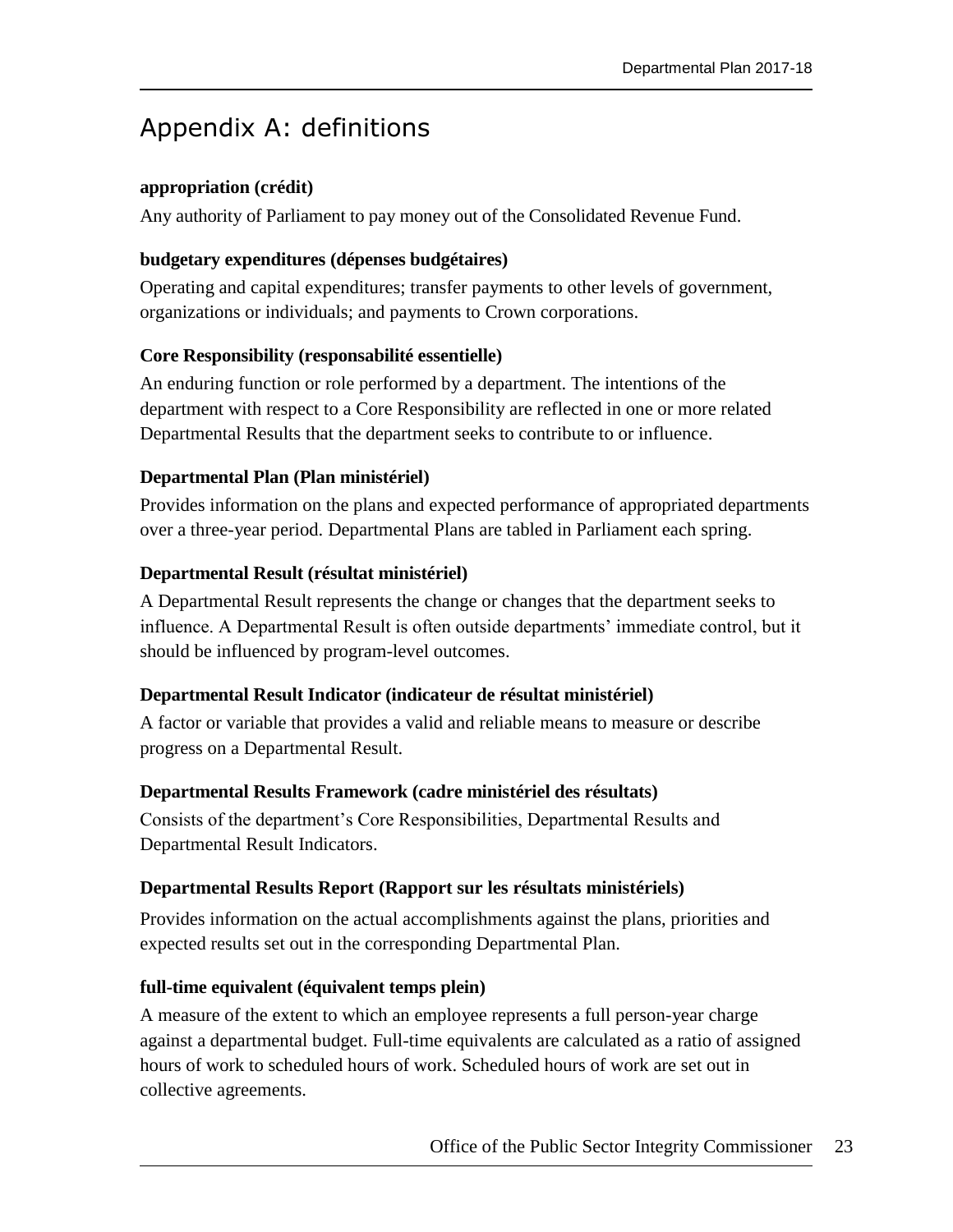## **government-wide priorities (priorités pangouvernementales)**

For the purpose of the 2017–18 Departmental Plan, government-wide priorities refers to those high-level themes outlining the government's agenda in the 2015 Speech from the Throne, namely: Growth for the Middle Class; Open and Transparent Government; A Clean Environment and a Strong Economy; Diversity is Canada's Strength; and Security and Opportunity.

## **horizontal initiatives (initiative horizontale)**

A horizontal initiative is one in which two or more federal organizations, through an approved funding agreement, work toward achieving clearly defined shared outcomes, and which has been designated (e.g. by Cabinet, a central agency, etc.) as a horizontal initiative for managing and reporting purposes.

# **Management, Resources and Results Structure (Structure de la gestion, des ressources et des résultats)**

A comprehensive framework that consists of an organization's inventory of programs, resources, results, performance indicators and governance information. Programs and results are depicted in their hierarchical relationship to each other and to the Strategic Outcome(s) to which they contribute. The Management, Resources and Results Structure is developed from the Program Alignment Architecture.

## **non-budgetary expenditures (dépenses non budgétaires)**

Net outlays and receipts related to loans, investments and advances, which change the composition of the financial assets of the Government of Canada.

## **performance (rendement)**

What an organization did with its resources to achieve its results, how well those results compare to what the organization intended to achieve, and how well lessons learned have been identified.

## **Performance indicator (indicateur de rendement)**

A qualitative or quantitative means of measuring an output or outcome, with the intention of gauging the performance of an organization, program, policy or initiative respecting expected results.

## **Performance reporting (production de rapports sur le rendement)**

The process of communicating evidence-based performance information. Performance reporting supports decision making, accountability and transparency.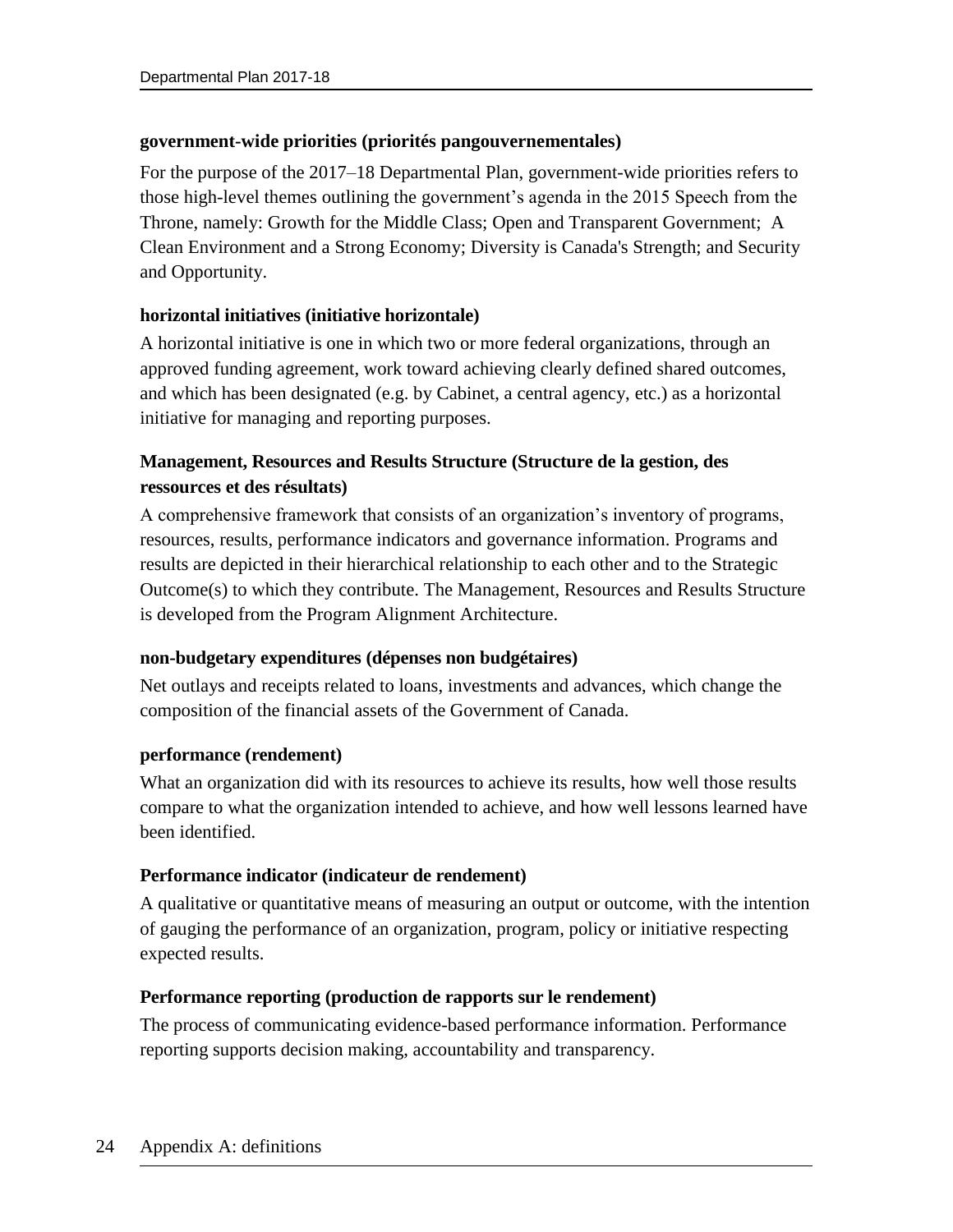## **planned spending (dépenses prévues)**

For Departmental Plans and Departmental Results Reports, planned spending refers to those amounts that receive Treasury Board approval by February 1. Therefore, planned spending may include amounts incremental to planned expenditures presented in the Main Estimates.

A department is expected to be aware of the authorities that it has sought and received. The determination of planned spending is a departmental responsibility, and departments must be able to defend the expenditure and accrual numbers presented in their Departmental Plans and Departmental Results Reports.

## **plans (plan)**

The articulation of strategic choices, which provides information on how an organization intends to achieve its priorities and associated results. Generally a plan will explain the logic behind the strategies chosen and tend to focus on actions that lead up to the expected result.

## **Priorities (priorité)**

Plans or projects that an organization has chosen to focus and report on during the planning period. Priorities represent the things that are most important or what must be done first to support the achievement of the desired Strategic Outcome(s).

## **program (programme)**

A group of related resource inputs and activities that are managed to meet specific needs and to achieve intended results and that are treated as a budgetary unit.

## **Program Alignment Architecture (architecture d'alignement des programmes)**

A structured inventory of an organization's programs depicting the hierarchical relationship between programs and the Strategic Outcome(s) to which they contribute.

## **results (résultat)**

An external consequence attributed, in part, to an organization, policy, program or initiative. Results are not within the control of a single organization, policy, program or initiative; instead they are within the area of the organization's influence.

## **statutory expenditures (dépenses législatives)**

Expenditures that Parliament has approved through legislation other than appropriation acts. The legislation sets out the purpose of the expenditures and the terms and conditions under which they may be made.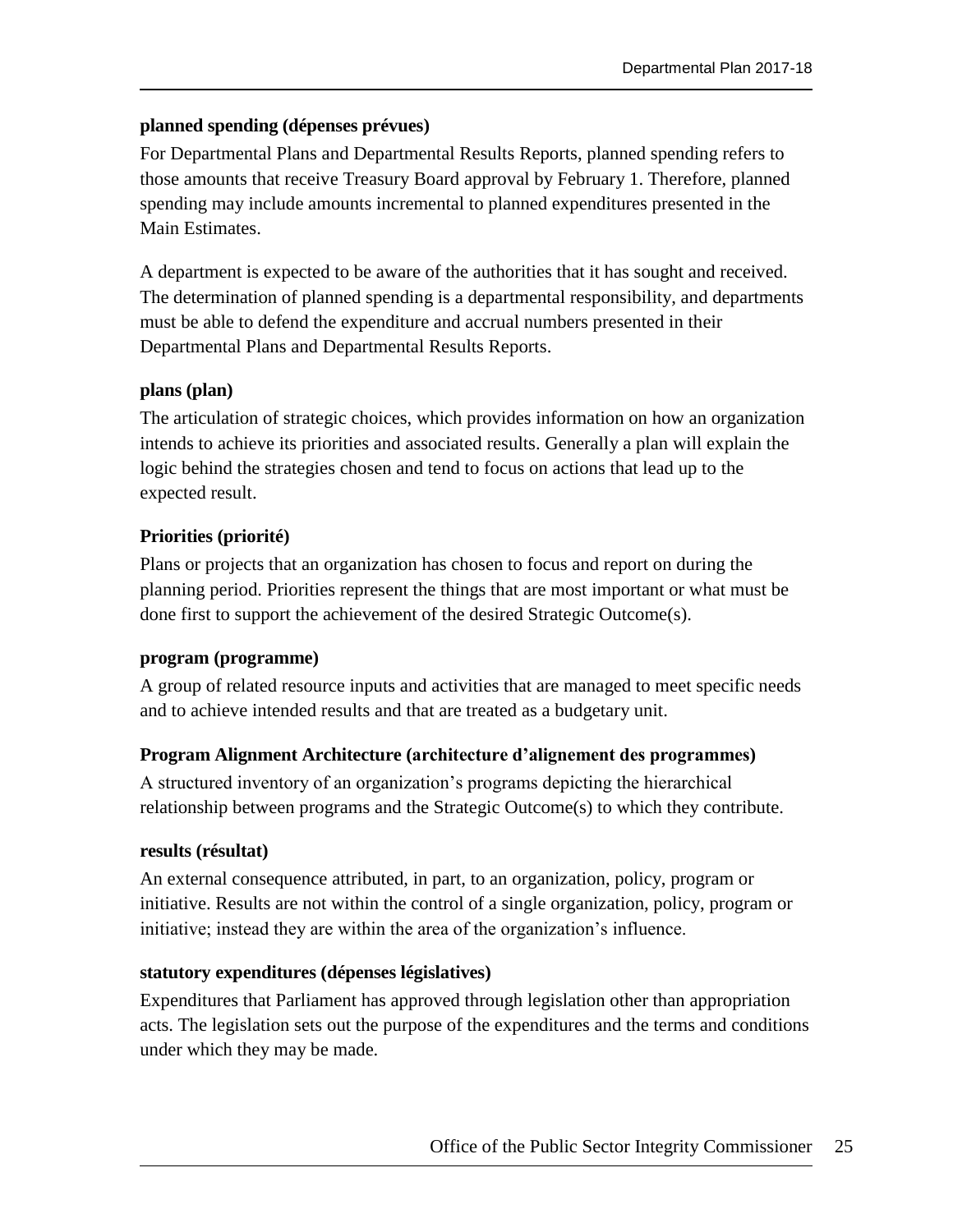## **Strategic Outcome (résultat stratégique)**

A long-term and enduring benefit to Canadians that is linked to the organization's mandate, vision and core functions.

### **sunset program (programme temporisé)**

A time-limited program that does not have an ongoing funding and policy authority. When the program is set to expire, a decision must be made whether to continue the program. In the case of a renewal, the decision specifies the scope, funding level and duration.

### **target (cible)**

A measurable performance or success level that an organization, program or initiative plans to achieve within a specified time period. Targets can be either quantitative or qualitative.

### **voted expenditures (dépenses votées)**

Expenditures that Parliament approves annually through an Appropriation Act. The Vote wording becomes the governing conditions under which these expenditures may be made.